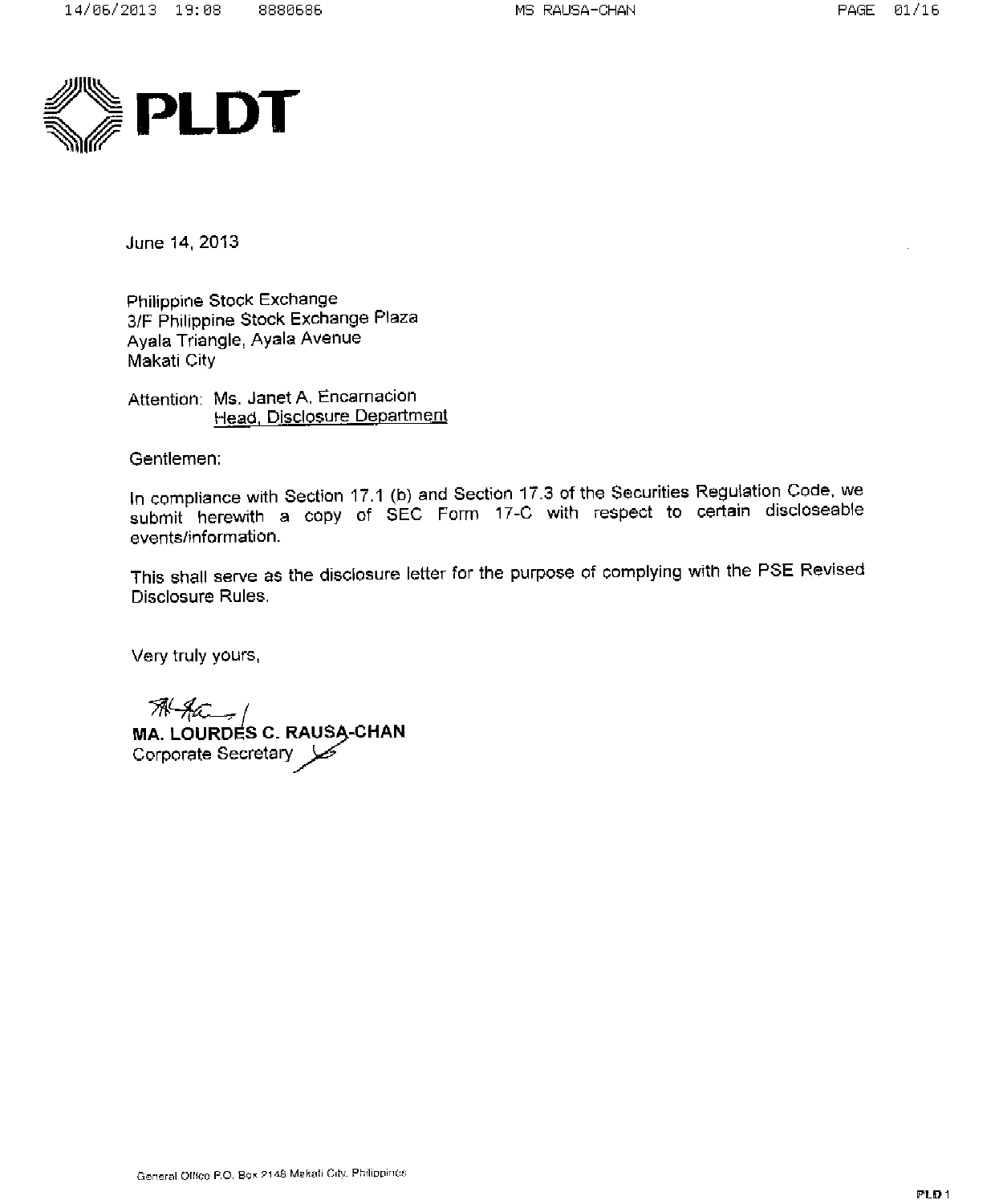

June 14, 2013

Securities and Exchange Commission **SEC Building** EDSA, Mandaluyong City

Attention: Atty, Justina F. Callangan Director, Corporation Finance Dept.

Gentlemen:

In accordance with Section 17.1 (b) of the Securities Regulation Code, we submit herewith two (2) copies of SEC Form 17-C with respect to certain discloseable events/information.

Thank you.

Very truly yours,

**ALLACE CONSAGEMENT**<br>MA. LOURDES C. RAUSA-CHAN<br>Corporate Secretary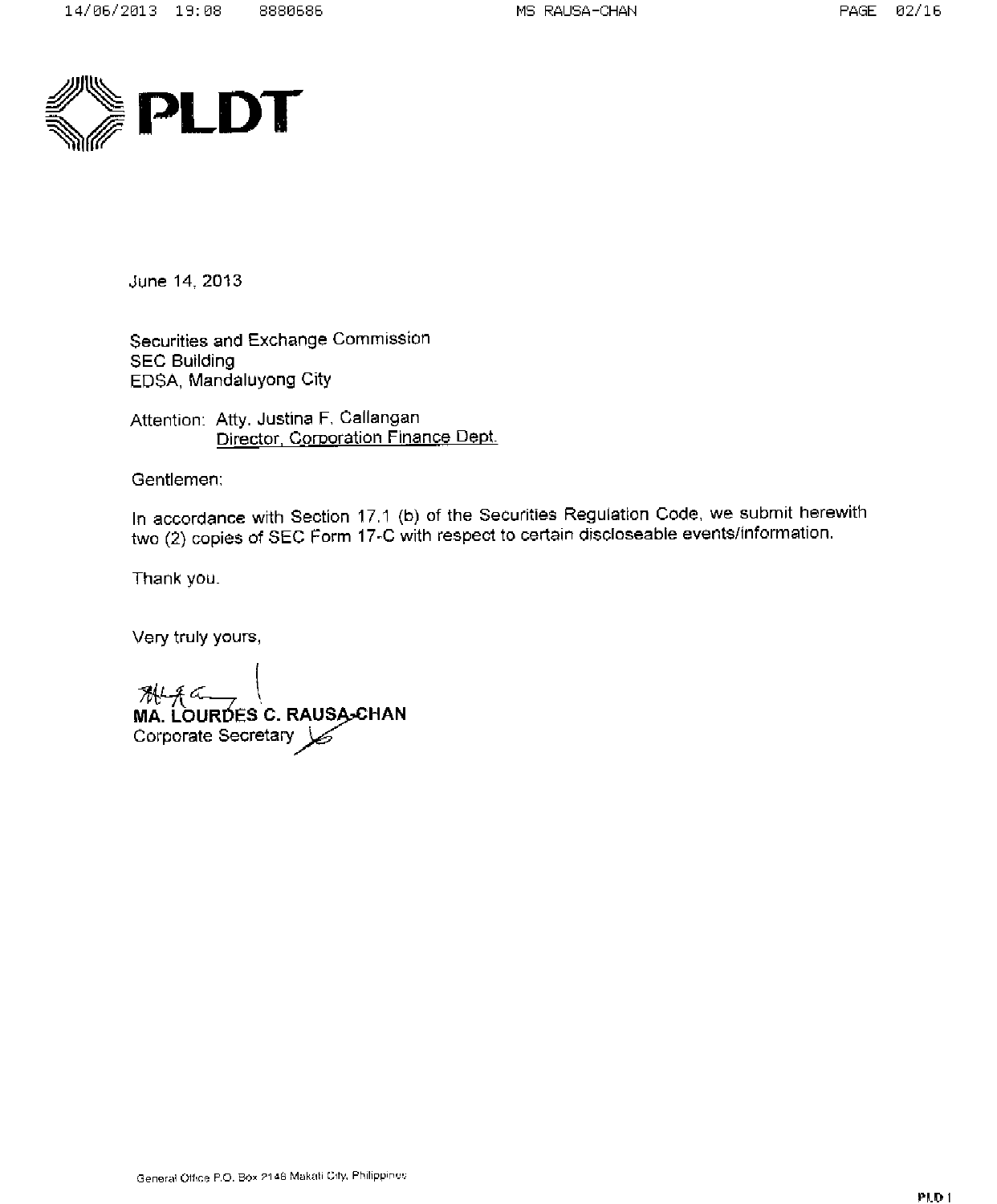#### **COVER SHEET**



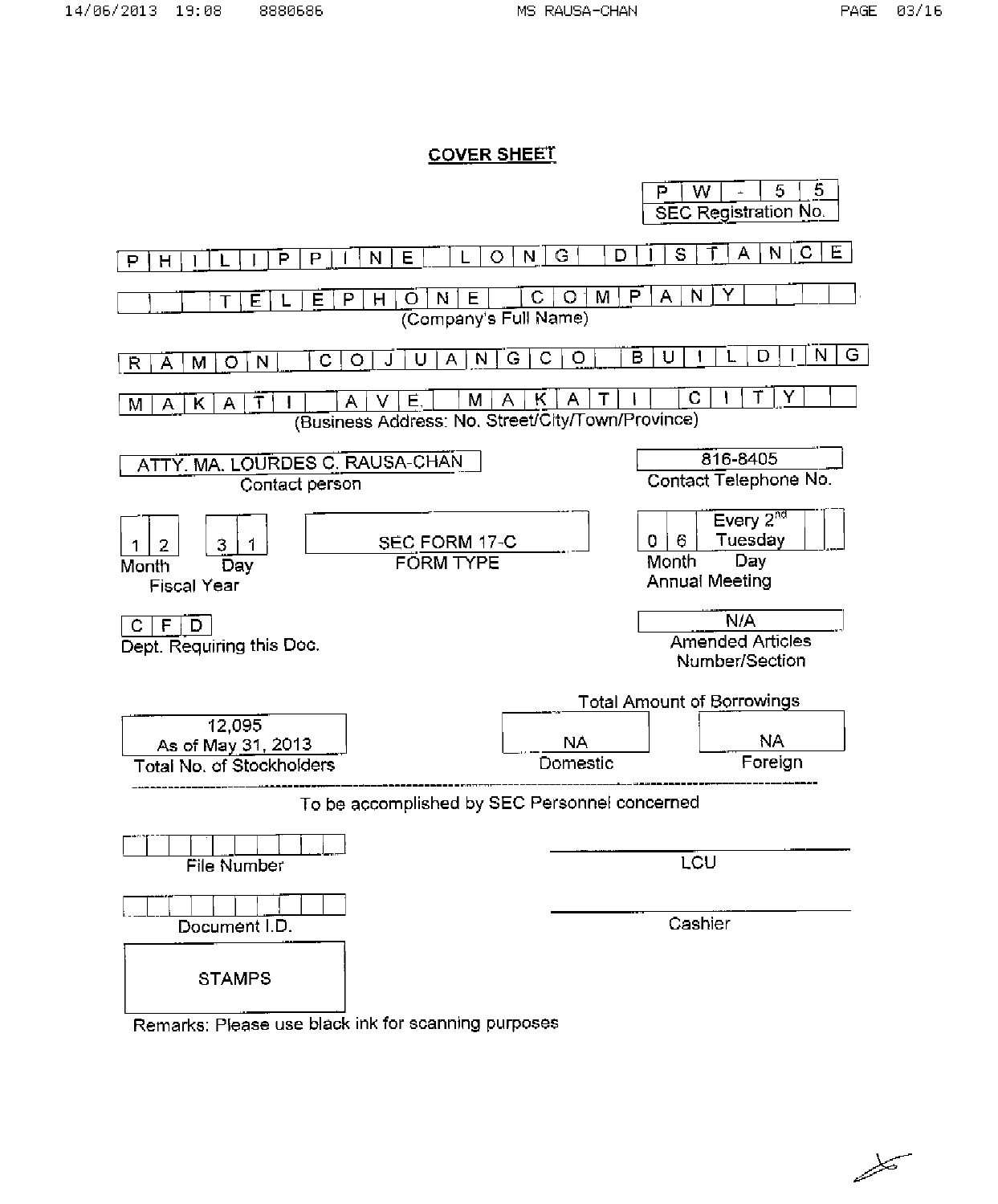## SECURITIES AND EXCHANGE COMMISSION

## CURRENT REPORT UNDER SECTION 17 OF THE SECURITIES REGULATION CODE AND SRC RULE 17.1

- June 14, 2013  $1.$ Date of Report (Date of earliest event reported)
- SEC Identification Number PW-55  $2.$
- BIR Tax Identification No. 000-488-793 3.
- PHILIPPINE LONG DISTANCE TELEPHONE COMPANY  $4<sub>1</sub>$ Exact name of issuer as specified in its charter
- (SEC Use Only)  $6_{-}$  $5.$ **PHILIPPINES Industry Classification Code** Province, country or other jurisdiction of Incorporation
- Ramon Cojuangco Building, Makati Avenue, Makati City 1200  $7.$ Postal Code Address of principal office
- (632) 816-8405 8. Issuer's telephone number, including area code
- 9. Not Applicable Former name or former address, if changed since last report
- Securities registered pursuant to Sections 8 and 12 of the Securities Regulation Code  $10<sub>1</sub>$ and Sections 4 and 8 of the Revised Securities Act

| Number of Shares of Common Stock<br>Title of Each Class<br>Outstanding and Amount of Debt Outstanding |  |
|-------------------------------------------------------------------------------------------------------|--|
|-------------------------------------------------------------------------------------------------------|--|

سيبيي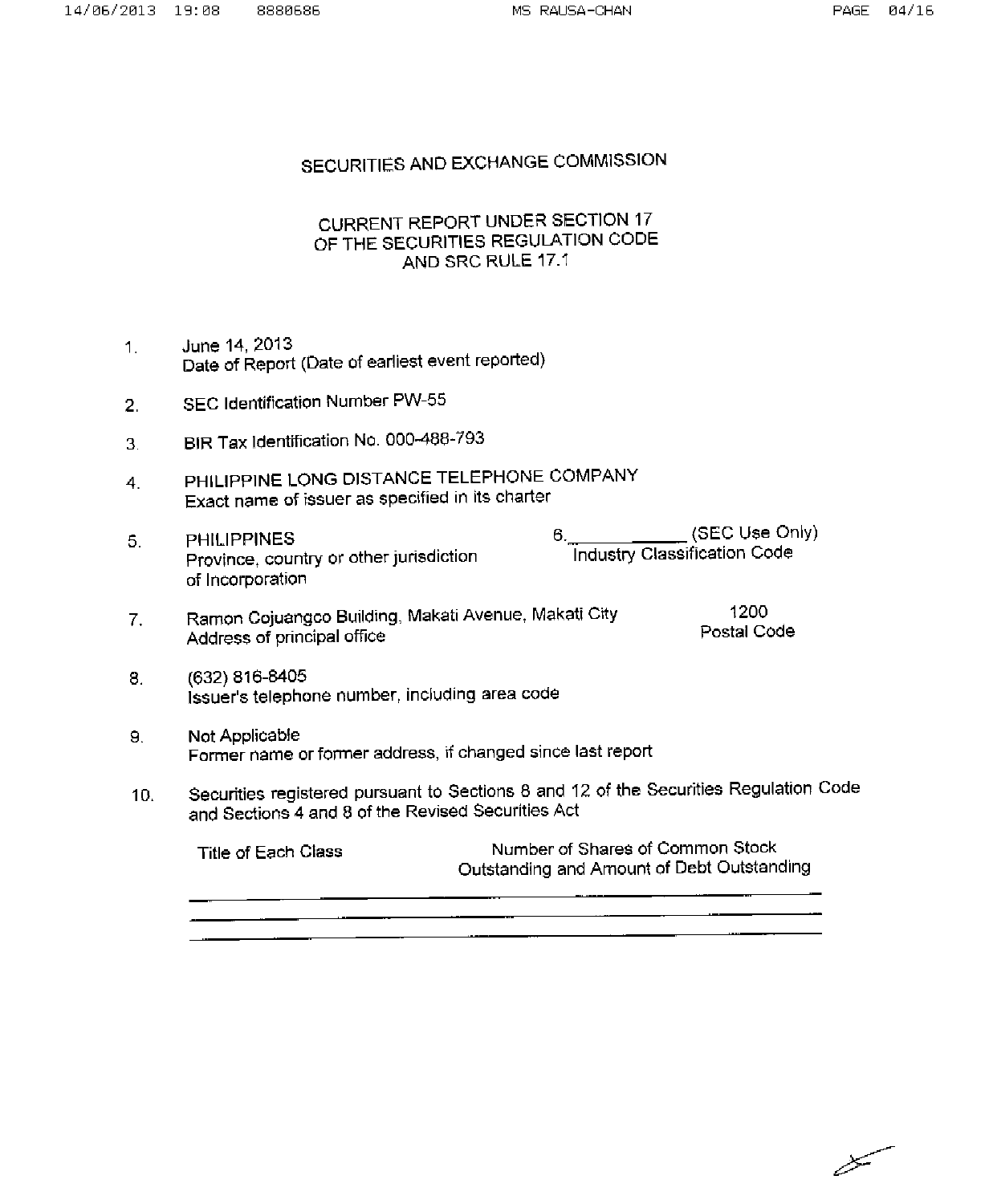11. Item 4 (Election of Directors and Officers) and Item 9 (Other Events)

We disclose the following:

- At the Annual Meeting of Stockholders of Philippine Long Distance Telephone Company (the "Company" or "PLDT") held on June 14, 2013 (the "Annual Meeting") at  $\mathbf{1}$ . which stockholders owning 331,712 common shares were present in person and stockholders owning 186,087,383 common shares, 150,000,000 voting preferred shares and 300,000,000 non-voting serial preferred shares were represented by proxies:
	- (a) The stockholders owning 336,347,145 shares or 91.88% of the outstanding common stock and voting preferred stock of the Company as of Record Date and entitled to vote approved the audited financial statements of the Company for the fiscal year ending December 31, 2012 contained in the Company's 2012 Annual Report;

|  |  |  | (b) The following persons were elected as directors, three (3) of whom are |  |  |  |
|--|--|--|----------------------------------------------------------------------------|--|--|--|
|  |  |  | independent directors, of the Company for the ensuing corporate year:      |  |  |  |

| <b>NAME OF DIRECTOR/</b>                                             |               | <b>TOTAL</b> |                             |                                  |
|----------------------------------------------------------------------|---------------|--------------|-----------------------------|----------------------------------|
| <b>INDEPENDENT DIRECTOR</b>                                          | Stockholder 1 |              | Stockholder 2 Stockholder 3 | <b>NUMBER OF</b><br><b>VOTES</b> |
| Former Chief Justice Artemio V.<br>Panganiban (Independent Director) | 58,135        |              | 331,275,718                 | 331,333,854                      |
| Mr. Pedro E. Roxas (Independent<br>Director)                         | 58,135        | 1            | 335,877,489                 | 335,935,625                      |
| Mr. Alfred V. Ty (Independent<br>Director)                           | 58,135        |              | 335,983,478                 | 336,041,614                      |
| Ms. Helen Y. Dee                                                     | 58,135        | 1            | 331,584,441                 | 331,642,577                      |
| Atty. Ray C. Espinosa                                                | 58,135        |              | 334,816,552                 | 334,874,688                      |
| Mr. James L. Go                                                      | 58,135        |              | 329,837,184                 | 329, 895, 320                    |
| Mr. Setsuya Kimura                                                   | 58,135        |              | 333,710,801                 | 333,768,937                      |
| Mr. Napołeon L. Nazareno                                             | 58,135        |              | 336,488,400                 | 336,546,536                      |
| Mr. Hideaki Ozaki                                                    | 58,135        |              | 333,761,506                 | 333,819,642                      |
| Mr. Manuel V. Pangilinan                                             | 58 135        | 3,178,358    | 333,096,571                 | 336, 333, 064                    |
| Atty, Ma. Lourdes C. Rausa-Chan                                      | 58,135        |              | 334,858,761                 | 334,916,897                      |
| Mr. Juan B. Santos                                                   | 58 135        |              | 333,767,353                 | 333,825,489                      |
| Mr. Tony Tan Caktiong                                                | 58 135        |              | 333,761,502                 | 333,819,638                      |

Note: Each director received votes of more than majority of the outstanding common stock and voting preferred stock as of Record Date.

 $\frac{1}{\sqrt{2}}$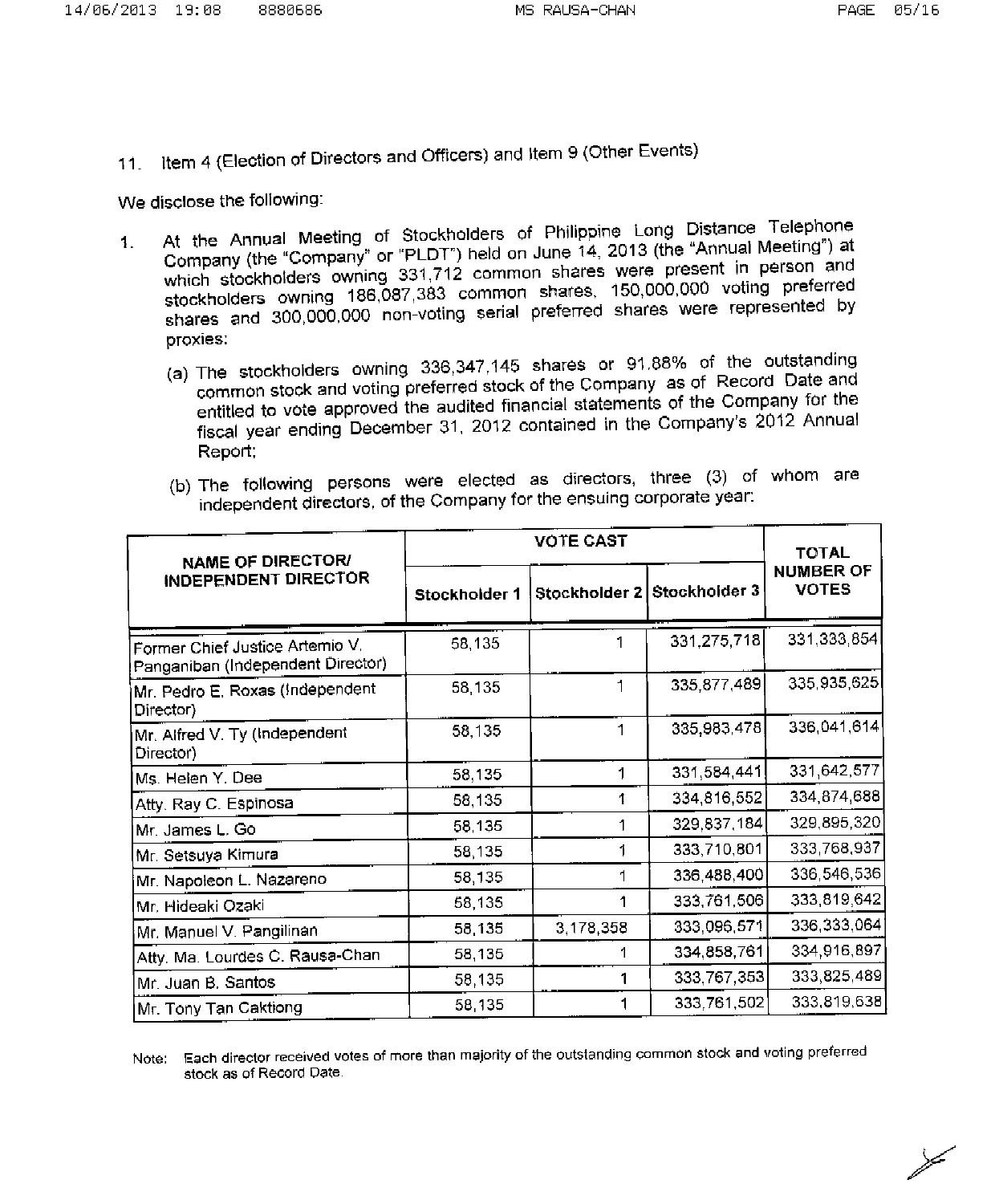Legend:

| ____                                                            |                                                                                                                           |
|-----------------------------------------------------------------|---------------------------------------------------------------------------------------------------------------------------|
| Stockholder 1                                                   | Stockholders present in person with no proxy previously filed but with voting instructions filed<br>at the annual meeting |
| Stockholder 2<br>-<br>Stockholder 3<br>$\overline{\phantom{m}}$ | Stockholders present in person with proxy previously filed<br>Stockholders represented only by proxy                      |

Attached are copies of the Certifications executed by Former Chief Justice Artemio V. Panganiban and Messrs. Pedro E. Roxas and Alfred V. Ty in connection with their election as independent directors of the Company.

- (c) The stockholders owning 186,257,840 common shares, 150,000,000 voting preferred shares and 300,000,000 non-voting serial preferred shares or 95.53% of the outstanding common and preferred stock of the Company as of Record Date and entitled to vote, approved the following:
	- Decrease in the Company's authorized capital stock from Nine Billion Three  $(i)$ Hundred Ninety Five Million Pesos (P9,395,000,000), divided into two classes consisting of (A) Preferred Capital Stock sub-classified into: One Hundred Fifty Million (150,000,000) shares of Voting Preferred Stock of the par value of One Peso (P1.00) each and Eight Hundred Seven Million Five Hundred Thousand (807,500,000) shares of Non-Voting Serial Preferred Stock of the par value of Ten Pesos (P10.00) each, and (B) Two Hundred Thirty Four Million (234,000,000) shares of Common Capital Stock of the par value of Five Pesos (P5.00) each to Five Billion One Hundred Ninety Five Million Pesos (P5,195,000,000), divided into two classes consisting of (A) Preferred Capital Stock sub-classified into: One Hundred Fifty Million (150,000,000) shares of Voting Preferred Stock of the par value of One Peso (P1.00) each and Three Hundred Eighty Seven Million Five Hundred Thousand (387,500,000) shares of Non-Voting Serial Preferred Stock of the par value of Ten Pesos (P10.00) each, and (B) Two Hundred Thirty Four Million (234,000,000) shares of Common Capital Stock of the par value of Five Pesos (P5.00) each.
	- (ii) Corresponding amendments to the Seventh Article of the Articles of Incorporation of the Company as set out in Annex A attached to the Information Statement for the Annual Meeting, and a copy of which is attached hereto.

|                                                                                                                                                     | Number of Votes |         |         |  |
|-----------------------------------------------------------------------------------------------------------------------------------------------------|-----------------|---------|---------|--|
| Common Stockholders                                                                                                                                 | For             | Against | Abstain |  |
| with no<br>ргоху<br>person<br>Present in<br>votina<br>with<br>but<br>filed<br>previously<br>Annual<br>the<br>filed<br>at<br>instructions<br>Meeting | 58,135          |         |         |  |
| with<br>proxy<br>person<br>Present<br>in<br>previously filed                                                                                        | 244,490         |         |         |  |
| Represented by proxy                                                                                                                                | 185,955,215     | 15,299  | 116,869 |  |
| Total                                                                                                                                               | 186,257,840     | 15.299  | 116,869 |  |

The breakdown of the votes is as follows: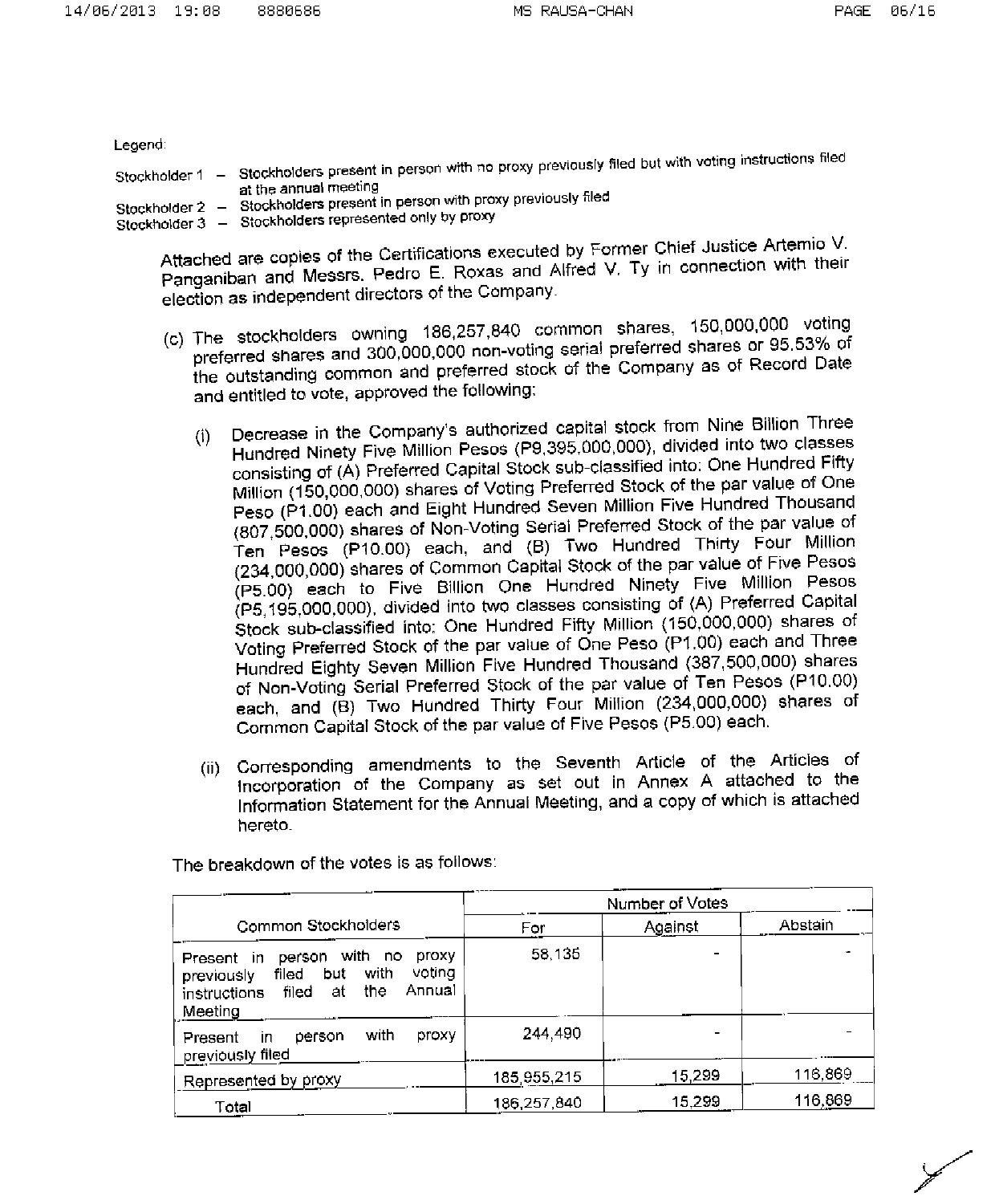|                                                                                                                                                  |             | Number of Votes |         |  |
|--------------------------------------------------------------------------------------------------------------------------------------------------|-------------|-----------------|---------|--|
| Voting Preferred Stockholder                                                                                                                     | For         | Against         | Abstain |  |
| proxy<br>person with no<br>Present in<br>voting<br>with<br>but<br>filed<br>previously<br>Annual<br>the<br>filed<br>at<br>instructions<br>Meeting |             |                 |         |  |
| with<br>proxy<br>person<br>Present<br>in.<br>previously filed                                                                                    |             |                 |         |  |
| Represented by proxy                                                                                                                             | 150,000,000 |                 |         |  |
| Total                                                                                                                                            | 150,000,000 |                 |         |  |

| Non-Voting Serial                                                                                                                                | Number of Votes |         |         |  |  |
|--------------------------------------------------------------------------------------------------------------------------------------------------|-----------------|---------|---------|--|--|
| Preferred Stockholders                                                                                                                           | For             | Against | Abstain |  |  |
| proxy<br>person with no<br>Present in<br>voting<br>with<br>but<br>filed<br>previously<br>Annual<br>the<br>filed<br>at<br>instructions<br>Meeting |                 |         |         |  |  |
| with<br>ргоху<br>person<br>īn<br>Present<br>previously filed                                                                                     | $\mathbf{m}$    |         |         |  |  |
| Represented by proxy                                                                                                                             | 300,000,000     |         |         |  |  |
| Total                                                                                                                                            | 300,000,000     |         |         |  |  |

- At the meeting of the Board of Directors of the Company that immediately followed the  $\overline{2}$ . adjournment of the said Annual Meeting of Stockholders:
	- (a) The following were elected to the positions indicated opposite their respective names:

#### Name

#### Manuel V. Pangilinan Napoleon L. Nazareno Ernesto R. Alberto Isaias Ariel P. Fermin Ma. Lourdes C. Rausa-Chan

Anabelle L. Chua Rene G. Bañez Alejandro O. Caeg Ray C. Espinosa Jun R. Florencio Menardo G. Jimenez, Jr. Claro Carmelo P. Ramirez Katrina L. Abelarde Anna Isabel V. Bengzon Alfredo B. Carrera Cesar M. Enriquez

- Chairman of the Board
- President & Chief Executive Officer

Position

- **Executive Vice President**
- **Executive Vice President**
- Senior Vice President, Corporate Secretary,  $\mathbf{L}^{\text{eff}}$
- General Counsel and Chief Governance Officer Senior Vice President and Treasurer
- Senior Vice President
- Senior Vice President
- Head of Regulatory Affairs and Policies  $\sim$
- Senior Vice President  $\blacksquare$
- Senior Vice President  $\mathcal{L}^{\pm}$
- Senior Vice President  $\mathbf{r}$
- **First Vice President**  $\Delta \sim 10^{-11}$
- **First Vice President**
- **First Vice President**  $\omega_{\rm{max}}$
- **First Vice President**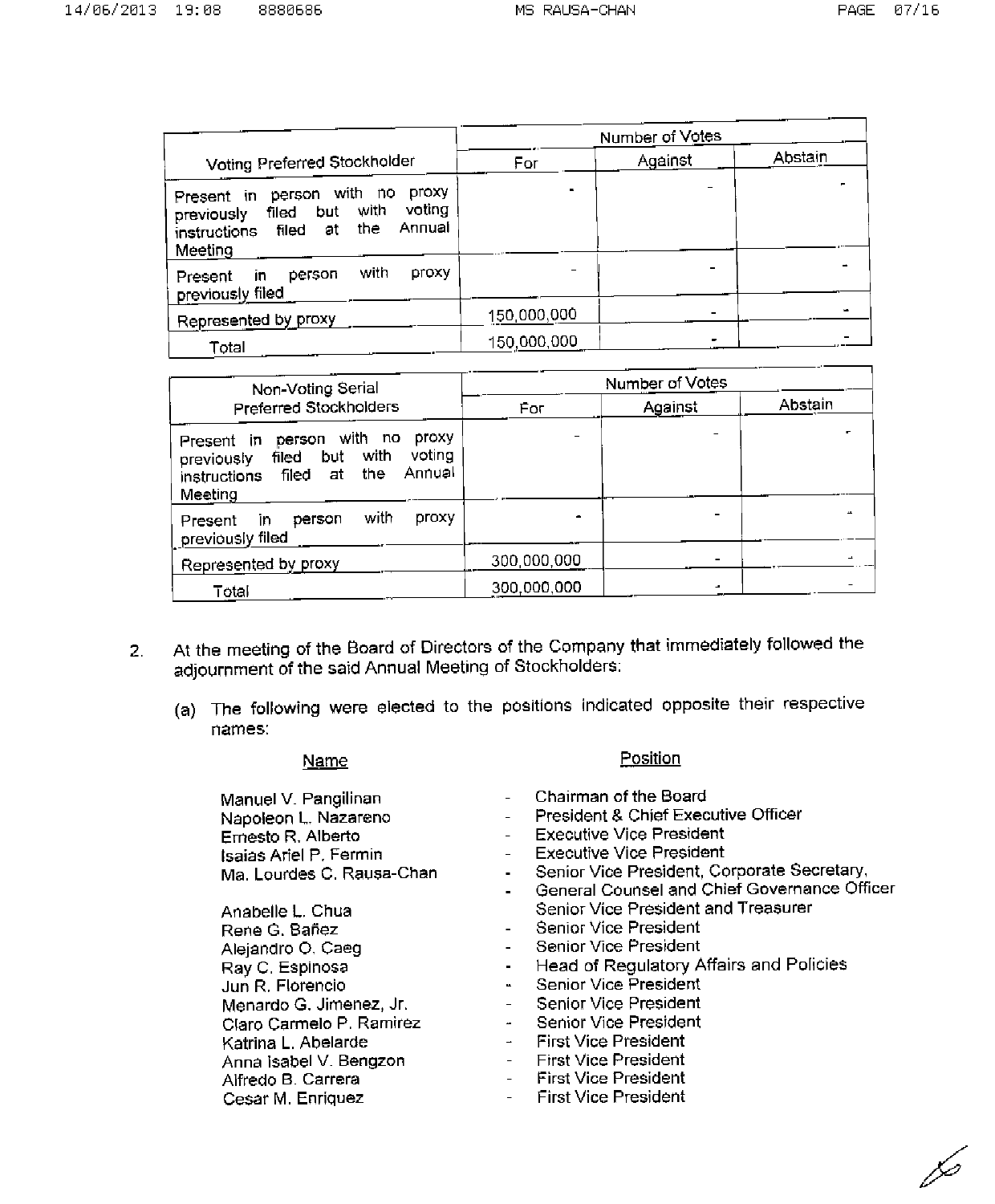$\overline{\mathscr{S}}$ 

| Juan Victor I. Hernandez      |                          | <b>First Vice President</b>        |
|-------------------------------|--------------------------|------------------------------------|
| Fiorentino D. Mabasa, Jr.     |                          | First Vice President and Assistant |
|                               |                          | Corporate Secretary                |
| Leo I. Posadas                | L.                       | <b>First Vice President</b>        |
| June Cheryl C. Revilla        | ÷                        | <b>First Vice President</b>        |
| Ricardo M. Sison              | $\overline{\phantom{0}}$ | <b>First Vice President</b>        |
| Emiliano R. Tanchico, Jr.     | $\sim$                   | <b>First Vice President</b>        |
| Melissa V. Vergel de Dios     | $\sigma$ .               | <b>First Vice President</b>        |
| Miguela F. Villanueva         | $\overline{\phantom{a}}$ | <b>First Vice President</b>        |
| Danny Y. Yu                   | $\overline{\phantom{0}}$ | <b>First Vice President</b>        |
| Raul S. Alvarez               | ä,                       | <b>Vice President</b>              |
| Jose A. Apelo                 |                          | Vice President                     |
| Rafael M. Bejar               |                          | <b>Vice President</b>              |
| Marco Alejandro T. Borlongan  | $\overline{a}$           | <b>Vice President</b>              |
| Renato L. Castañeda           | $\overline{a}$           | <b>Vice President</b>              |
| Rebecca Jeannine R. De Guzman | m.                       | <b>Vice President</b>              |
| Alona S. Dingle               |                          | <b>Vice President</b>              |
| Margarito G. Dujali, Jr.      |                          | <b>Vice President</b>              |
| Gil Samson D. Garcia          |                          | <b>Vice President</b>              |
| Elisa B. Gesalta              | $\overline{a}$           | <b>Vice President</b>              |
| Maria Josefina T. Gorres      | $\blacksquare$           | <b>Vice President</b>              |
| Ma. Criselda B. Guhit         | $\overline{a}$           | Vice President                     |
| Emeraldo L. Hernandez         | $\overline{a}$           | Vice President                     |
| Marven S. Jardiel             | $\blacksquare$           | Vice President                     |
| Alexander S. Kibanoff         | $\overline{\phantom{0}}$ | <b>Vice President</b>              |
| Joseph Nelson M. Ladaban      | ÷                        | <b>Vice President</b>              |
| Javier C. Lagdameo            | ä,                       | Vice President                     |
| Joselito S. Limjap            | $\overline{a}$           | Vice President                     |
| Albert Mitchell L. Locsin     | $\blacksquare$           | <b>Vice President</b>              |
| Luis Ignacio A. Lopa          | $\overline{a}$           | <b>Vice President</b>              |
| Ma. Carmela F. Luque          | $\overline{a}$           | Vice President                     |
| Oliver Carlos G. Odulio       | $\overline{a}$           | <b>Vice President</b>              |
| Ricardo C. Rodriguez          | $\qquad \qquad -$        | <b>Vice President</b>              |
| Genaro C. Sanchez             | ۰                        | Vice President                     |
| Ana Maria A. Sotto            | $\blacksquare$           | <b>Vice President</b>              |
| Julieta S. Tañeca             | ÷.                       | <b>Vice President</b>              |
| Jesus M. Tañedo               | ÷                        | <b>Vice President</b>              |
| Patrick S. Tang               | ÷                        | Vice President                     |
| Victor Y. Tria                | $\overline{a}$           | <b>Vice President</b>              |
|                               |                          |                                    |

(b) The following were appointed as members of the Advisory Board/Committee:

Oscar S. Reyes Roberto R. Romulo Benny S. Santoso Washington Z. SyCip Orlando B. Vea Jose Ramon T. Villarin (Independent Member) Christopher H. Young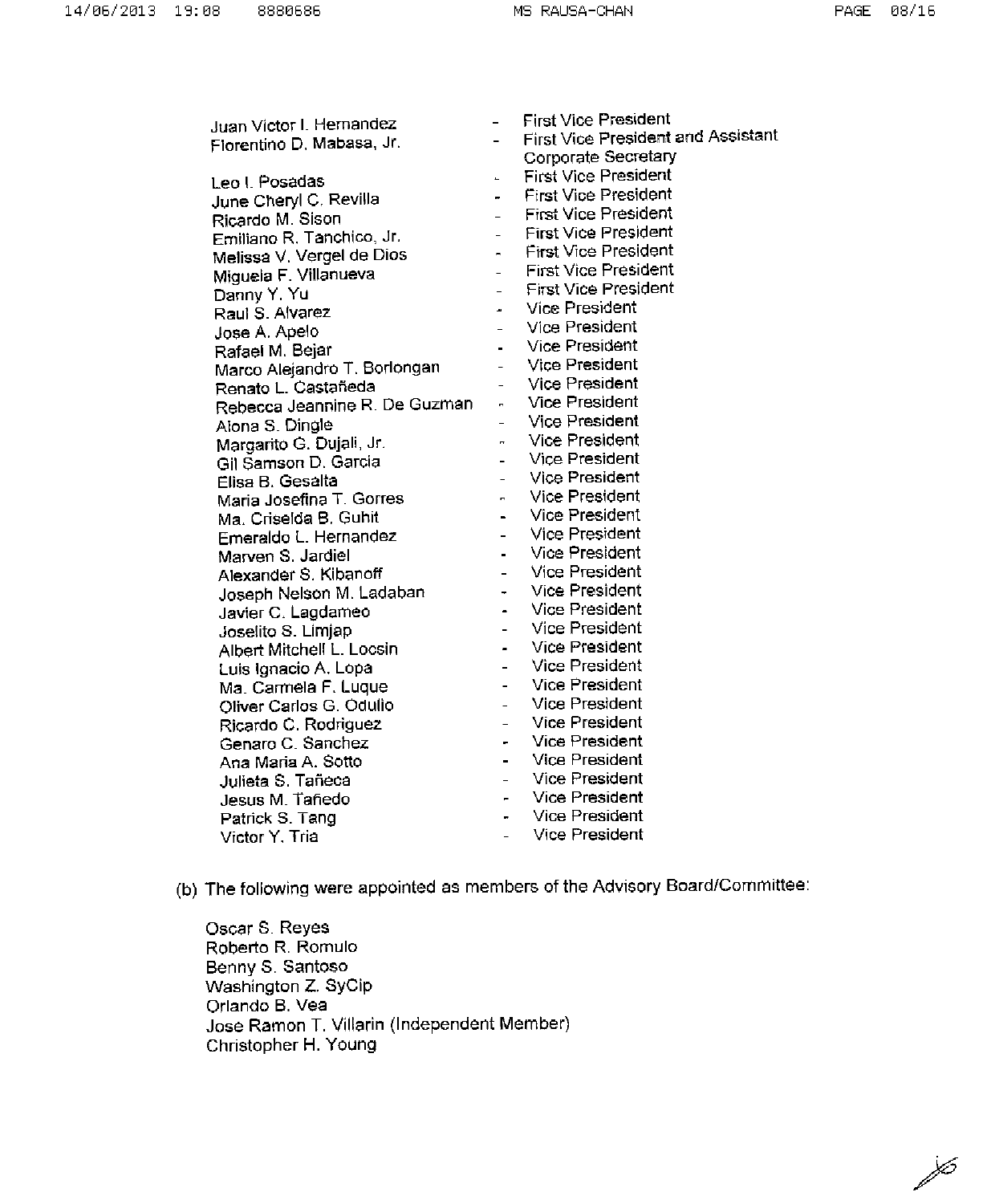(c) The following were appointed as Chairmen, Members and Advisors of the Nomination Governance and Committee. Audit Committee. Executive Compensation Committee and Technology Strategy Committee:

#### Governance and Nomination Committee

Manuel V. Pangilinan, Chairman Setsuva Kimura, Member Artemio V. Panganiban, Independent Member Pedro E. Roxas, Independent Member Alfred V. Ty, Independent Member Ma. Lourdes C. Rausa-Chan. Non-voting Member Menardo G. Jimenez, Jr., Non-voting Member

#### **Audit Committee**

Pedro E. Roxas, Chairman/Independent Member Alfred V. Ty, Independent Member Artemio V. Panganiban, Independent Member Corazon S, de la Paz-Bernardo, Advisor (Audit Committee Financial Expert) James L. Go. Advisor Setsuva Kimura, Advisor Roberto R. Romulo, Advisor

**Executive Compensation Committee** 

Manuel V. Pangilinan, Chairman Setsuva Kimura, Member Artemio V. Panganiban, Independent Member Pedro E. Roxas, Independent Member Alfred V. Ty, Independent Member Menardo G. Jimenez, Jr., Non-voting Member

#### **Technology Strategy Committee**

Manuel V. Pangilinan, Chairman Ray C. Espinosa, Member James L. Go. Member Setsuya Kimura, Member Napoleon L. Nazareno, Member Oscar S. Reves, Member Orlando B. Vea, Member

All the members including the Chairman of the Audit Committee are Independent Directors. Majority of the voting members of the Governance and Nomination Committee and Executive Compensation Committee, namely, Former Chief Justice Artemio V. Panganiban, Mr. Pedro E. Roxas and Mr. Alfred V. Ty are Independent Directors.

Þ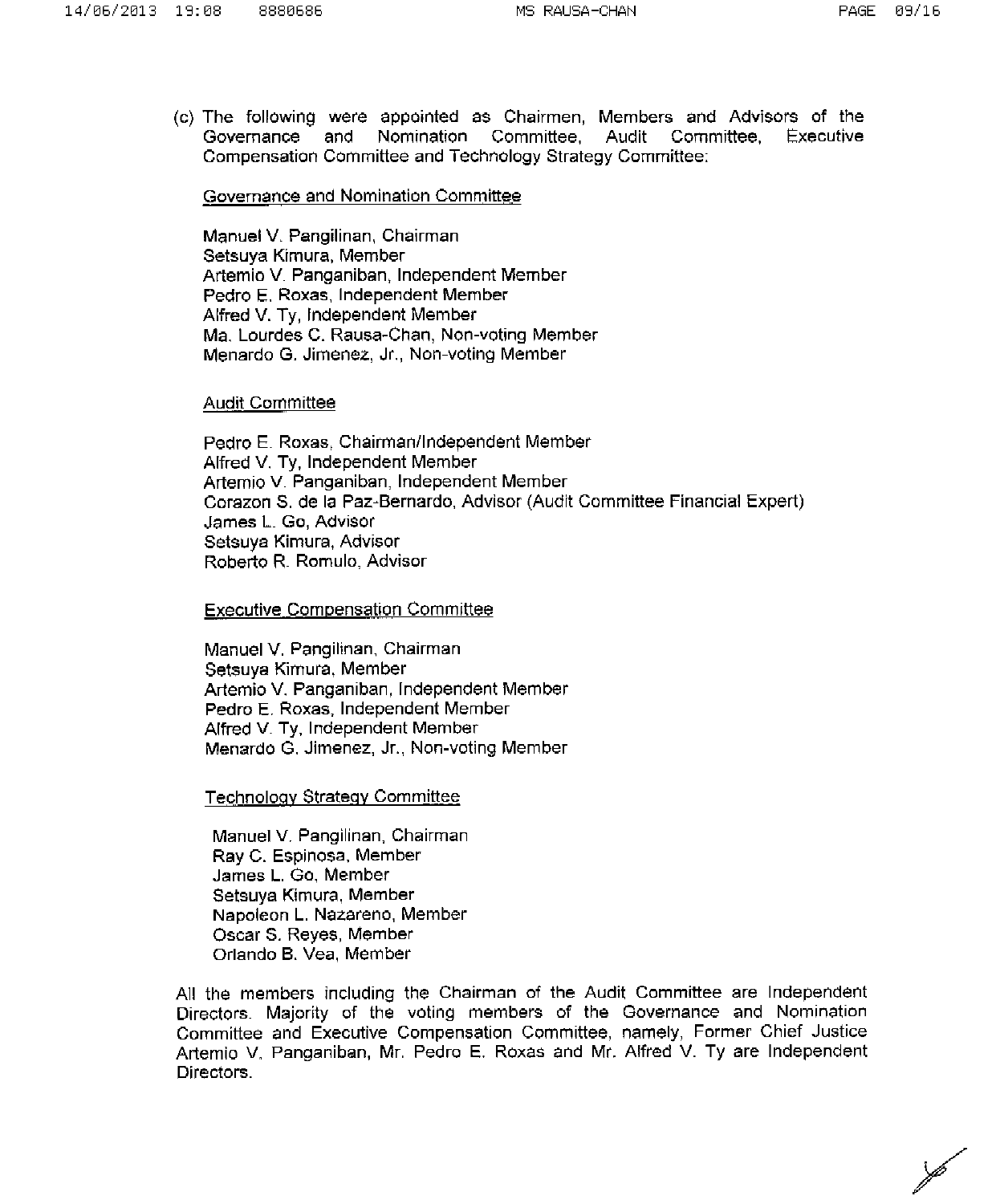Pursuant to the requirements of the Securities Regulation Code, the Company has duly caused this Report to be signed on its behalf by the undersigned hereunto duly authorized.

> PHILIPPINE LONG DISTANCE TELEPHONE COMPANY

By:

Mac ( **MA. LOURDES C. RAUSA-CHAN** Corporate Secretary

June 14, 2013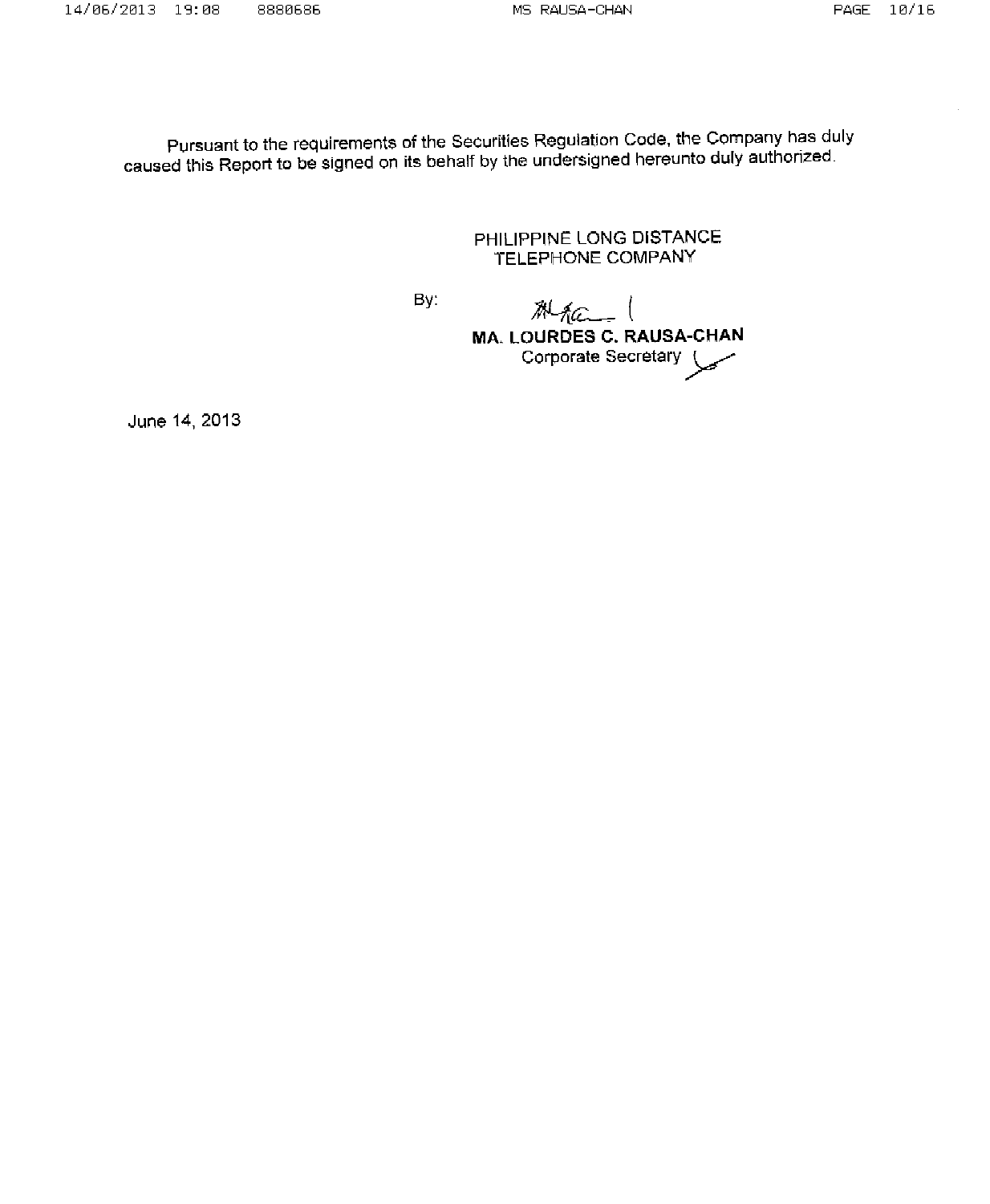## **CERTIFICATION OF INDEPENDENT DIRECTOR**

I, ARTEMIO V. PANGANIBAN, Filipino, of legal age and a resident of Makati City, after having been duly sworn to in accordance with law do hereby declare that:

- 1. I am an independent director of the Philippine Long Distance Telephone Company (PLDT), having been duly elected as such during its Annual Meeting of Stockholders held on June 14, 2013.
- 2. I am affiliated with the following listed companies or organizations:

| Company/Organization            | Position/<br><b>Relationship</b> | Period of<br>Service |
|---------------------------------|----------------------------------|----------------------|
| First Philippine Holdings Corp. | Independent Director             | $2007 - present$     |
| Metro Pacific Investment Corp.  | Independent Director             | $2007 - present$     |
| GMA Network, Inc.               | Independent Director             | $2007 - present$     |
| Manila Electric Company, Inc.   | Independent Director             | $2008 - present$     |
| Robinsons Land Corp.            | Independent Director             | $2008 - present$     |
| <b>GMA Holdings</b>             | Independent Director             | $2009 - present$     |
| Bank of the Philippine Islands  | Independent Director             | $2010 - present$     |
| Asian Terminals Inc.            | Independent Director             | $2010$ – present     |
| Petron Corporation              | Independent Director             | $2010 - present$     |
| Jollibee Foods Corp.            | Regular Director                 | $2012 - present$     |
| Metropolitan Bank and Trust Co. | Senior Adviser                   | $2007 - present$     |

(For my complete bio-data, please see my website, cipanganiban.ph)

- 3. I am not a securities broker-dealer, i.e., I do not hold any office of trust and responsibility in a broker-dealer firm, which includes, among others, a director, officer, principal stockholder, nominee of the firm to the Philippine Stock Exchange, associated person or salesman, and an authorized clerk of the broker or dealer.
- 4. I possess all the qualifications and none of the disqualifications to serve as an Independent Director of PLDT, as provided for in Section 38 of the Securities Regulation Code and its Implementing Rules and Regulations.
- 5. I shall faithfully and diligently comply with my duties and responsibilities as independent director under the Securities Regulation Code.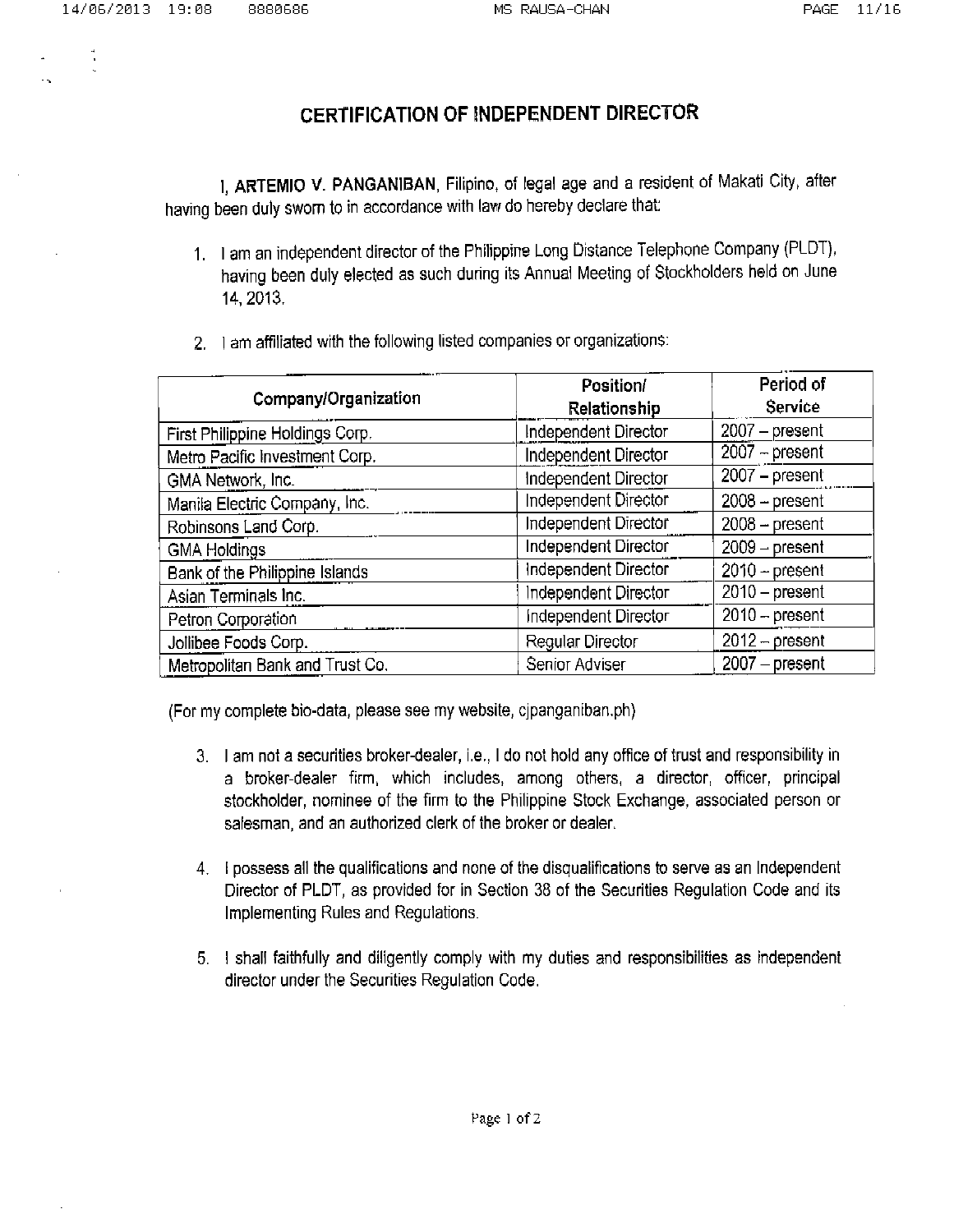6. I shall inform the corporate secretary of PLDTof any changes in the abovementioned information within five days from its occurrence.

Done, this 14<sup>th</sup>day of June 2013, at Makati City.



### **ARTEMIO V. PANGANIBAN**

SUBSCRIBED AND SWORN to before me, a notary public in and for the City of Makati this 14th day of June 2013. The affiant, whom I identified through the following competent evidence of identity: Philippine Passport No. DE0000999, expiring on January 20, 2017, personally signed the foregoing instrument before me and avowed under penalty of law to the whole truth of the contents of said instrument.

WITNESS MY HAND AND SEAL on the date and at the place first abovementioned.

Doc. No. Page No. Book No. Series of 2013. NOTARY PUBLIC

KATHRYN ROSALIE B. FADERON DIONISIO<br>
Notary Public for the City of Makati<br>
Until December 31, 2014<br>
Hotel Modern No. M-75<br>
Roll of Altomeys No. 42735<br>
18<sup>9</sup> Ulletime Roll No. 05593 01/09/2006<br>
ATR No. 3873446-01/07/13-Maka 5/F MGO Bldg, Legazpi St, Legaspi VIII, Makati City, MM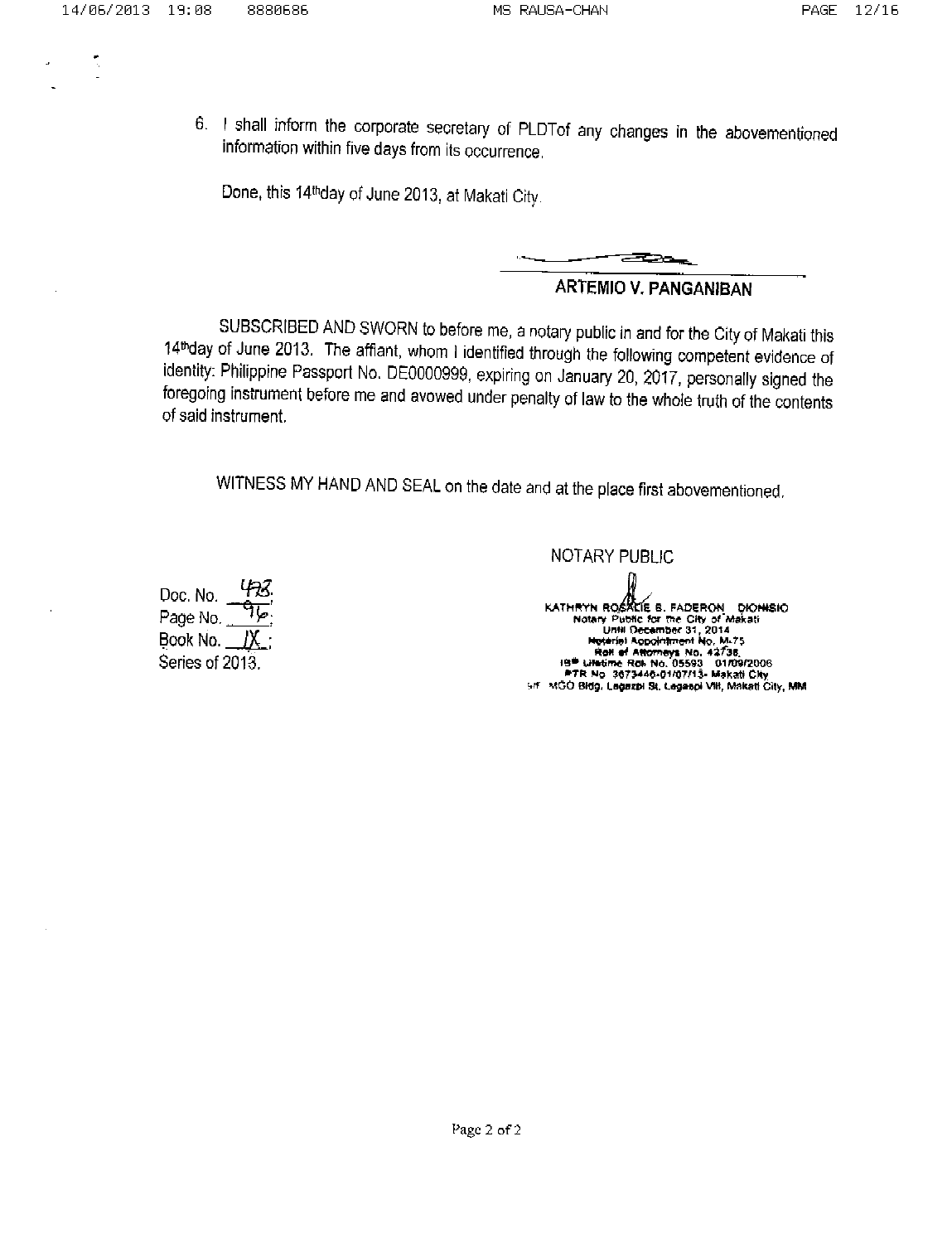مرز

# **CERTIFICATION OF INDEPENDENT DIRECTOR**

I, PEDRO E. ROXAS, Filipino, of legal age and a resident of Makati City, after having been duly sworn to in accordance with law do hereby declare that:

- 1. I am an independent director of the Philippine Long Distance Telephone Company (PLDT), having been duly elected as such during its Annual Meeting of Stockholders held on June 14, 2013.
- 2. I am affiliated with the following companies or organizations:

| Company/Organization               | Position/<br>Relationship       | Period of<br><b>Service</b> |  |
|------------------------------------|---------------------------------|-----------------------------|--|
| Roxas Holdings, Inc.               | Chairman                        | 1995 - present              |  |
| Roxas & Co., Inc.                  | Director/Chairman/President/CEO | 2009 present                |  |
| Roxaco Land Corporation            | Chairman/President              | $1988 - present$            |  |
| <b>BDO Private Bank</b>            | Independent Director            | $2001 - present$            |  |
| Brightnote Assets Corp.            | Director                        | 1999 – present              |  |
| Club Punta Fuego                   | Chairman                        | $1997 - present$            |  |
| Hawaiian Philippine Sugar Co.      | Director/Chairman               | $2003 - present$            |  |
| Phil. Sugar Millers Association    | Chairman                        | $2005 - present$            |  |
| Manila Electric Company            | Independent Director            | 2010-present                |  |
| Phil. Business for Social Progress | Trustee                         | $2001 - present$            |  |
| Fundacion Santiago                 | Director/President              | $1993 - present$            |  |

- 3. I am not a securities broker-dealer, i.e., I do not hold any office of trust and responsibility in a broker-dealer firm, which includes, among others, a director, officer, principal stockholder, nominee of the firm to the Philippine Stock Exchange, associated person or salesman, and an authorized clerk of the broker or dealer.
- 4. I possess all the qualifications and none of the disqualifications to serve as an Independent Director of PLDT, as provided for in Section 38 of the Securities Regulation Code and its implementing Rules and Regulations.
- 5. I shall faithfully and diligently comply with my duties and responsibilities as independent director under the Securities Regulation Code.
- 6. I shall inform the corporate secretary of PLDTof any changes in the abovementioned information within five days from its occurrence.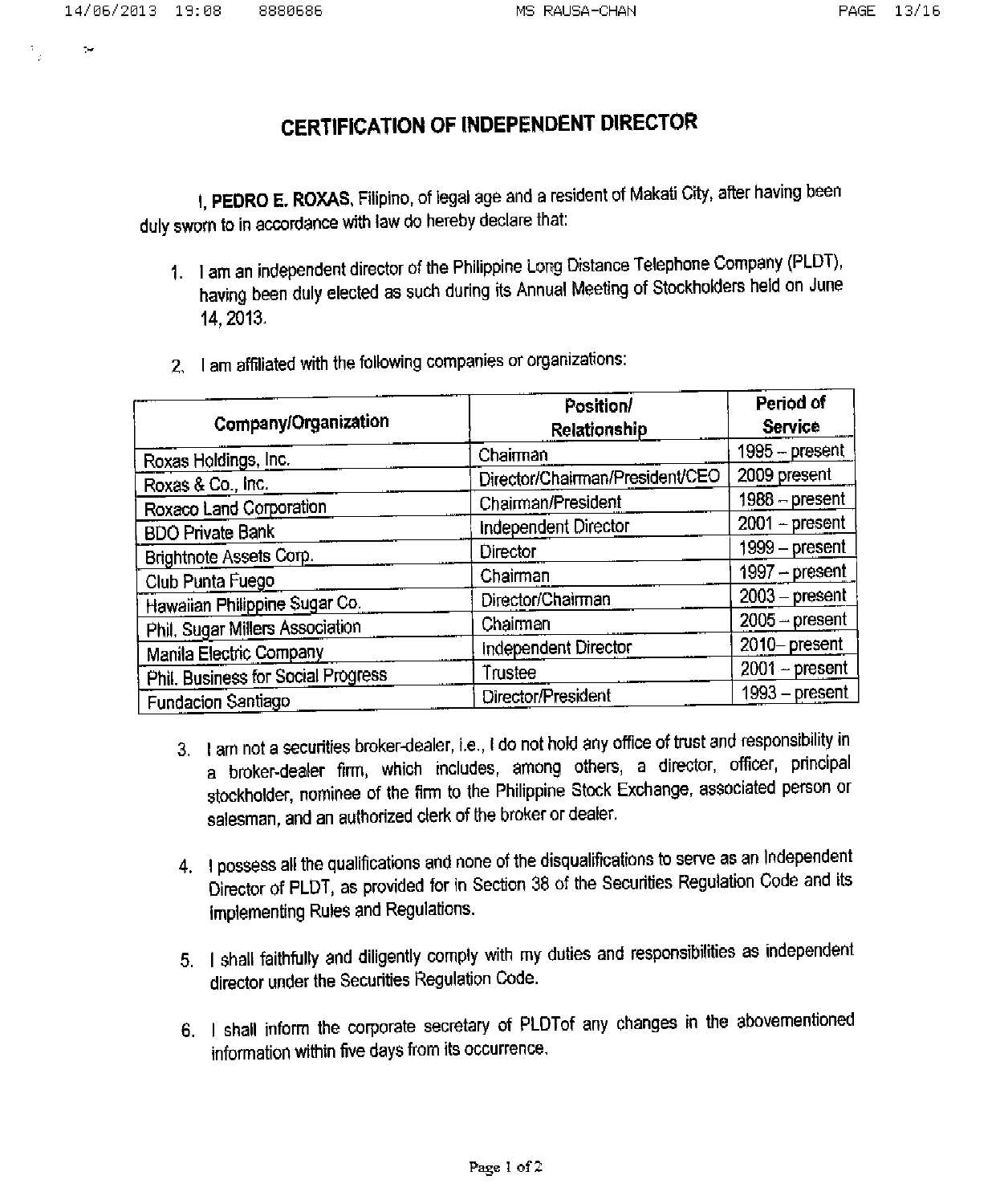$\cup$ 

Done, this 14<sup>th</sup>day of June 2013, at Makati City.

PEDRO E. ROXAS

SUBSCRIBED AND SWORN to before me, a notary public in and for the City of Makati this 14thday of June 2013. The affiant, whom I identified through the following competent evidence of identity: Philippine Passport No. EB00945074, expiring on April 12, 2015, personally signed the foregoing instrument before me and avowed under penalty of law to the whole truth of the contents of said instrument.

WITNESS MY HAND AND SEAL on the date and at the place first abovementioned.

Doc. No. Page No. Book No. Series of 2013:

NOTARY PUBLIC KATHRYN RØSALIE B. FADERON DIONISIO<br>
Notary Public for the City of Makati<br>
Until December 31, 2014<br>
Notarial Appointment No. M-75<br>
IBP Lifetime Roll No. 05593 01/09/2006<br>
PTR No. 3873446-01/07/13- Makati City<br>
9/F MGO Bidg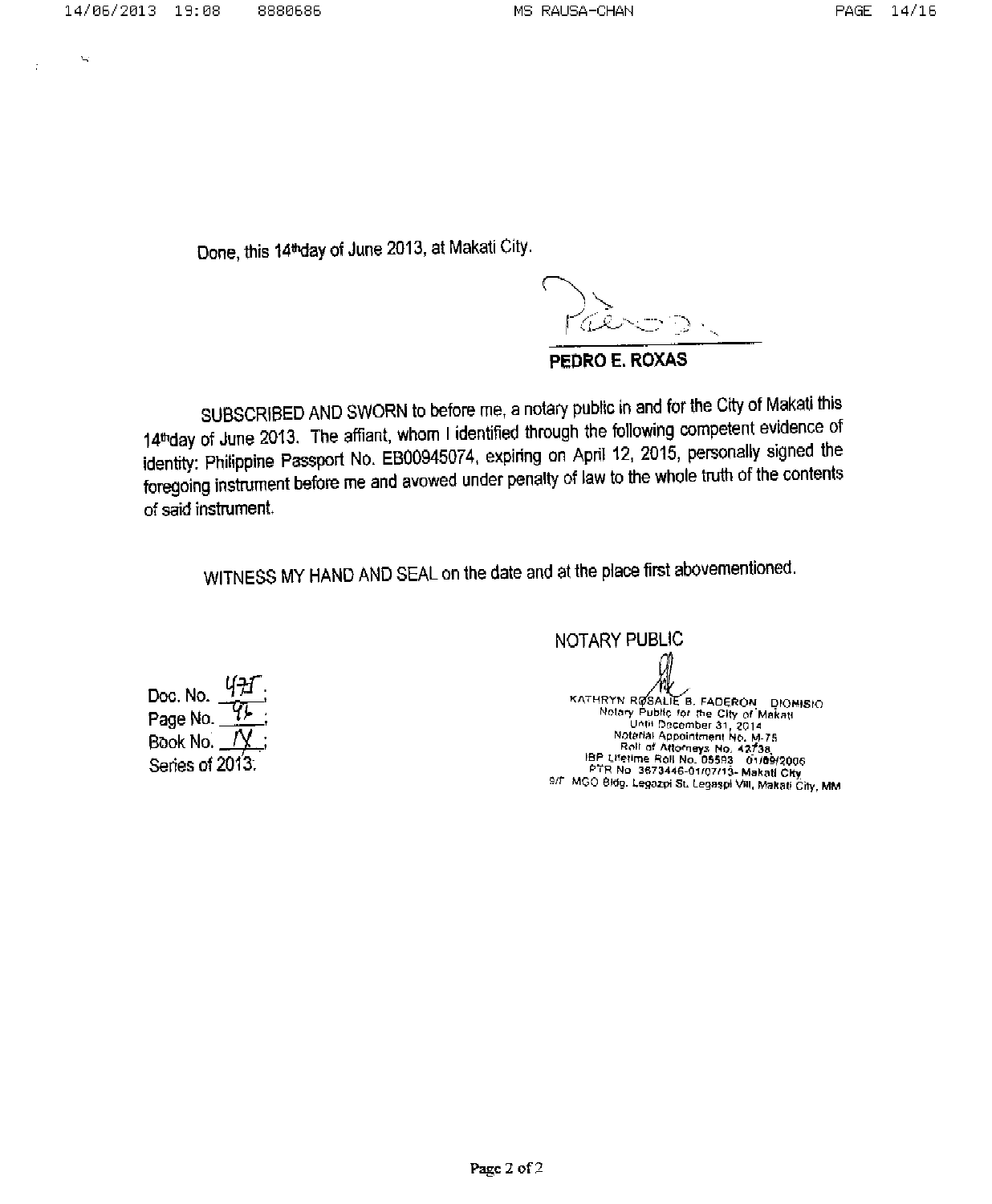14/06/2013 19:08

# **CERTIFICATION OF INDEPENDENT DIRECTOR**

1, ALFRED V. TY, Filipino, of legal age and with office address at 20/F GT Tower International, 6813 Ayala Avenue, Makati City, after having been duly swom to in accordance with law do hereby declare that:

- 1. I am an independent director of the Philippine Long Distance Telephone Company (PLDT), having been duly elected as such during its Annual Meeting of Stockholders held on June 14, 2013.
- 2. I am affiliated with the following companies or organizations:

| Company/Organization                                                           | Position/<br>Relationship | Period of<br>Service |
|--------------------------------------------------------------------------------|---------------------------|----------------------|
| Toyota Motors Phils. Corp.                                                     | Vice-Chairman             | $1992 - present$     |
| GT Capital Holdings, Inc.                                                      | Vice-Chairman             | $2012 - present$     |
| Federal Land, Inc.                                                             | President                 | $1997 - present$     |
| int'i.<br>Mgt.<br>Top<br>Pacific<br>Asia<br>Resources, Corp. (Marco Polo Plaza | Chairman                  | $2005 - present$     |
| Cebu)                                                                          |                           |                      |
| Global Business Power Corp.                                                    | Director                  | $2006 - present$     |
| Metrobank                                                                      | Corporate Secretary       | $2002 -$ present     |
| Lexus Manila, Inc.                                                             | Chairman                  | $2009 - present$     |
| Metrobank Foundation, Inc.                                                     | Trustee                   | 1996 – present       |

- 3. I am not a securities broker-dealer, i.e., I do not hold any office of trust and responsibility in a broker-dealer firm, which includes, among others, a director, officer, principal stockholder, nominee of the firm to the Philippine Stock Exchange, associated person or salesman, and an authorized clerk of the broker or dealer.
- 4. I possess all the qualifications and none of the disqualifications to serve as an Independent Director of PLDT, as provided for in Section 38 of the Securities Regulation Code and its Implementing Rules and Regulations.
- 5. I shall faithfully and diligently comply with my duties and responsibilities as independent director under the Securities Regulation Code.
- 6. I shall inform the corporate secretary of PLDT of any changes in the abovementioned information within five days from its occurrence.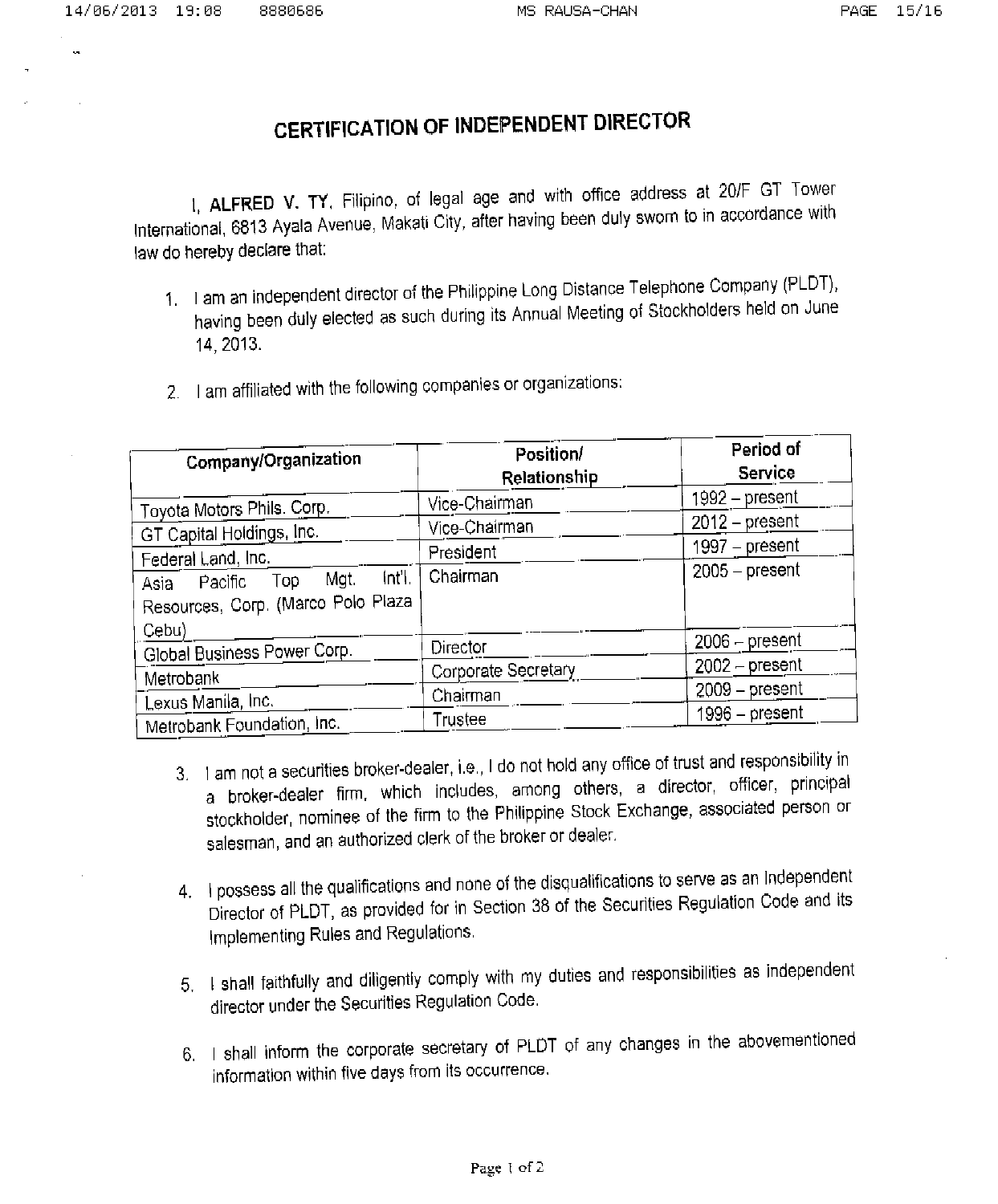Done, this 14<sup>th</sup> day of June 2013, at Makati City.

ALFRED V. TY

SUBSCRIBED AND SWORN to before me, a notary public in and for the City of Makati this 14<sup>th</sup> day of June 2013. The affiant, whom I identified through the following competent evidence of identity: Philippine Driver's License No. N17-85-022013, expiring on August 2, 2014, personally signed the foregoing instrument before me and avowed under penalty of law to the whole truth of the contents of said instrument.

WITNESS MY HAND AND SEAL on the date and at the place first abovementioned.

Doc. No. Page No. Book No Series of 2013.

NOTARY PUBLIC KATHRYN ROSALIE B. FADERON DIONISIO<br>Notary Public for the City of Makati<br>Until December 31, 2014<br>Until Appointment No. M-75<br>Rolf of Attorneys No. 42738,<br>IBP Lifetime Roll No. 05593 01/09/2005<br>PTR No. 3873446-01/07/13- Mak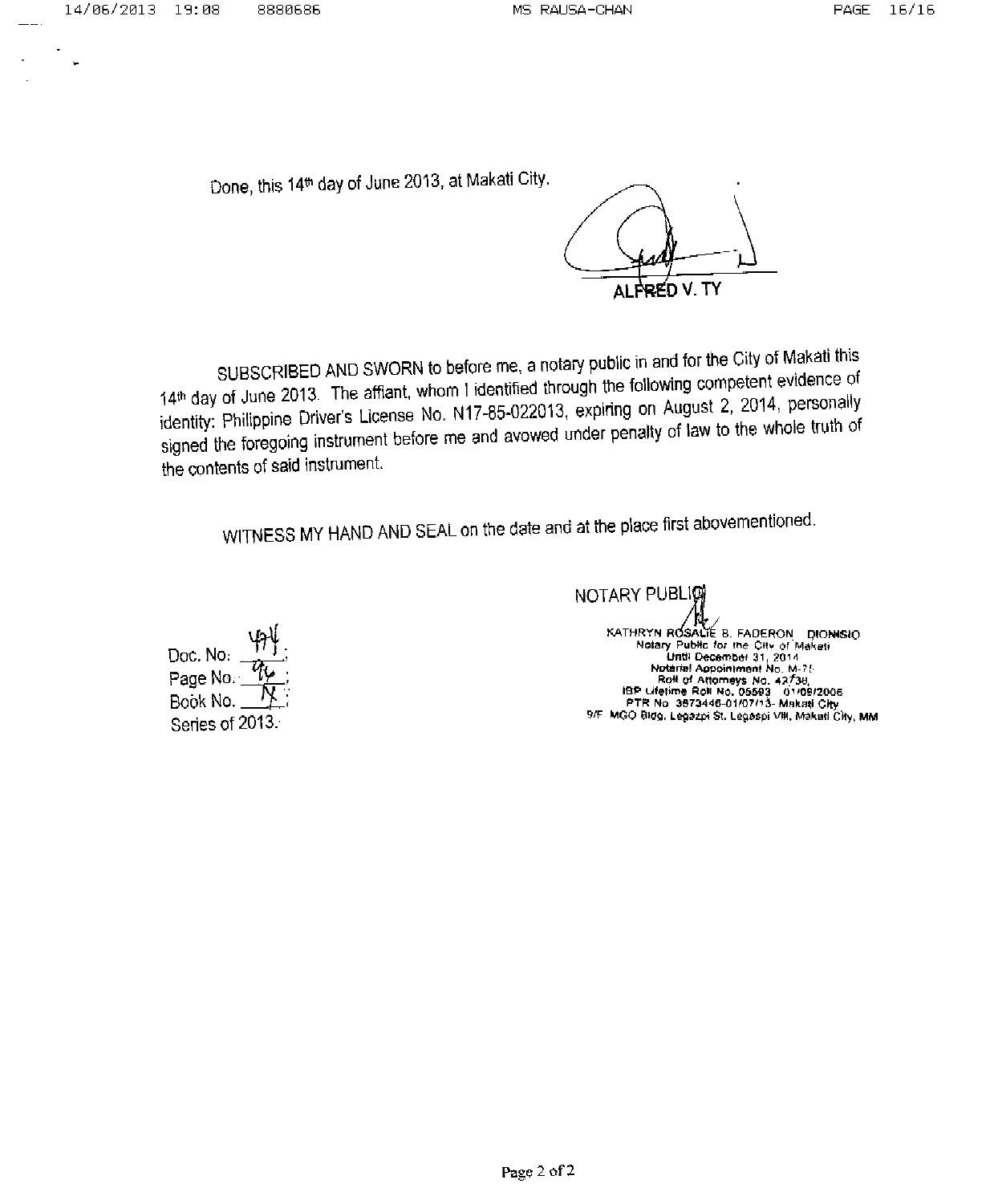Seventh. That the capital stock of said corporation is **Five Billion One Hundred Ninety Five Million Pesos (P5,195,000,000)** and said capital stock is divided into two classes consisting of: (A) Preferred Capital Stock sub-classified into: One Hundred Fifty Million (150,000,000) shares of Voting Preferred Stock of the par value of One Peso (P1.00) each **and Three Hundred Eighty Seven Million Five Hundred Thousand (387,500,000) shares of Non-Voting Serial Preferred Stock of the par value of Ten Pesos (P10.00) each**, and (B) Two Hundred Thirty Four Million (234,000,000) shares of Common Capital Stock of the par value of Five Pesos (P5.00) each.

 The shares of Voting Preferred Stock may be issued, owned, or transferred only to or by:

- (a) a citizen of the Philippines or a domestic partnership or association whollyowned by citizens of the Philippines;
- (b) a corporation organized under the laws of the Philippines of which at least sixty percent (60%) of the capital stock entitled to vote is owned and held by citizens of the Philippines and at least sixty percent (60%) of the Board of Directors of such corporation are citizens of the Philippines; and
- (c) a trustee of funds for pension or other employee retirement or separation benefits, where the trustee qualifies under paragraphs (a) and (b) above and at least sixty percent (60%) of the funds accrue to the benefit of citizens of the Philippines.

(As amended on November 21, 1995, December 10, 1999, March 22, 2012 **and June 14, 2013)**

 The Board of Directors shall have full power and authority to authorize (whether by adoption of amendments to the By-laws of said corporation or of resolutions, the promulgation of rules or regulations or otherwise) the taking by said corporation of all such action, and said corporation shall have full power and authority to take all such action, as the Board of Directors may deem necessary or appropriate to insure compliance by said corporation with any applicable provision of the Constitution of the Republic of the Philippines or any other applicable law, treaty, rule or regulation relating to the ownership of securities of said corporation by citizens of the Philippines, aliens or other persons or group of persons which action may include (but shall not be required to include or be limited to) (i) postponing for such period of time as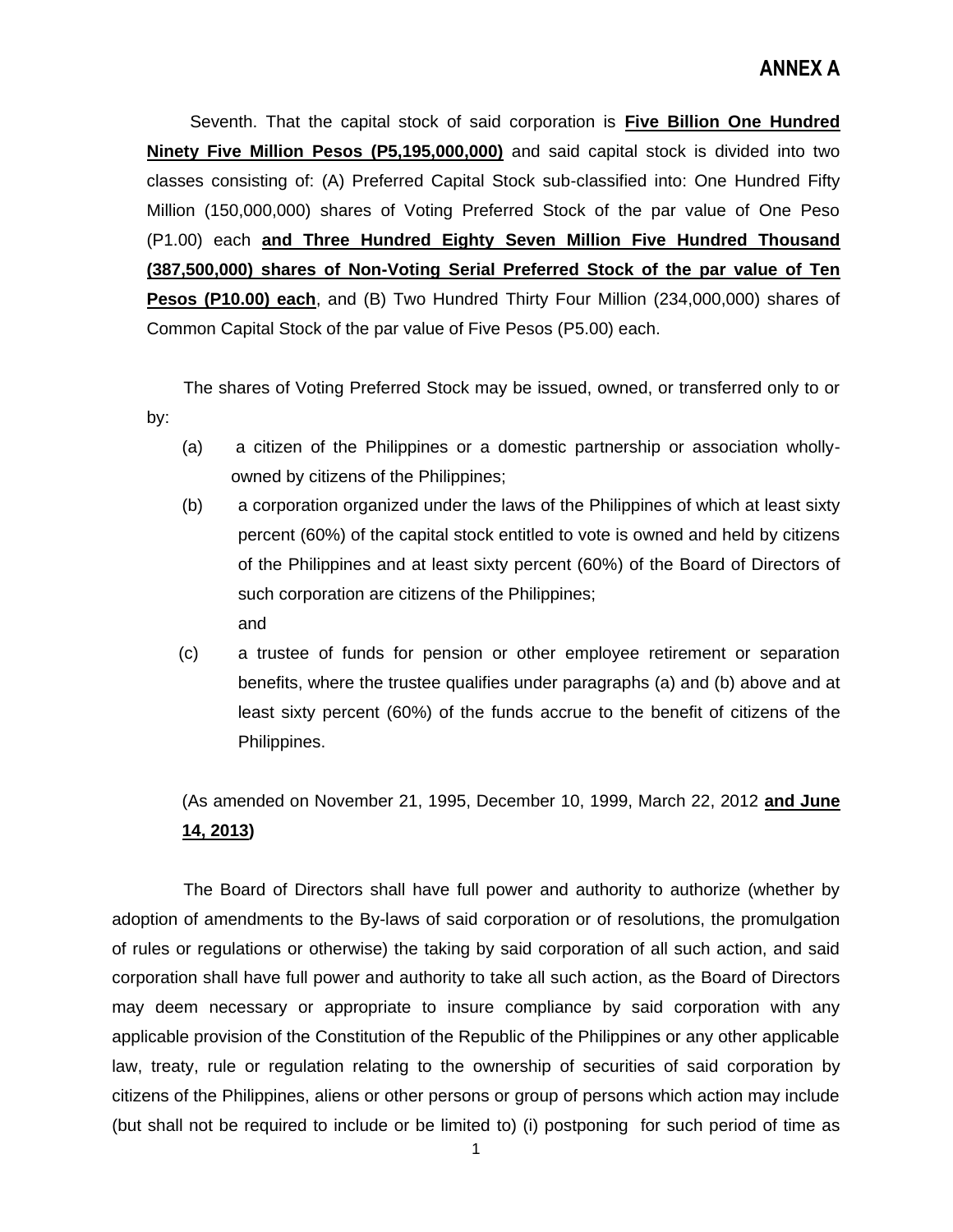## **ANNEX A**

shall be approved by the Board of Directors, or prohibiting, the recordation on the books of said corporation of any proposed transfer of any securities; (ii) purchasing outstanding securities of said corporation in the open market, in private transactions or otherwise at such price or prices as shall be approved by the Board of Directors; (iii) issuing and/or selling for such consideration as shall be approved by the Board of Directors (a) authorized but unissued securities of said corporation which have not been otherwise reserved or set aside for issuance or (b) authorized and previously issued securities of said corporation which have not been reacquired by, and deposited in the treasury of said corporation; (iv) identifying and/or classifying by means of a legend or otherwise certificates representing any securities of said corporation as "domestic" or "foreign", or utilizing such other designation or legend as shall be approved by the Board of Directors; (v) maintaining separate transfer records for securities of said corporation held by citizens of the Philippines, aliens of such other persons or groups of persons as shall be approved by the Board of Directors; and (vi) requiring, as a condition to the recordation on the books of said corporation of any issuance or transfer or any of its securities, information satisfactory to the Board of Directors regarding the citizenship or residence of the person to whom it is proposed to issue or transfer its securities.

 The following is a statement of the preferences, qualifications, limitations, restrictions and the relative or special rights in respect of each class of the capital stock of the corporation.

A. Preferred Capital Stock

1. Shares of each sub-class of Preferred Capital Stock may be issued from time to time in one or more series as the Board of Directors may determine, and authority is hereby expressly granted to the Board of Directors, subject to the provisions of this Article Seventh, to establish and designate series of each sub-class of Preferred Capital Stock and to fix the number of shares to be included in each such series and the relative rights, preferences and limitations of the shares of each such series. To the extent not set forth in this Article Seventh, the terms of each such series shall be specified in the resolution or resolutions adopted by the Board of Directors pursuant to the authority hereinbefore granted providing for the issuance of such shares, which resolution or resolutions shall be recorded with the Philippine Securities and Exchange Commission and thereupon be deemed a part of these Articles of Incorporation. Without limiting the generality of the foregoing, the authority of the Board of Directors shall include the determination, which respect to each series of Preferred Capital Stock, of the following:

2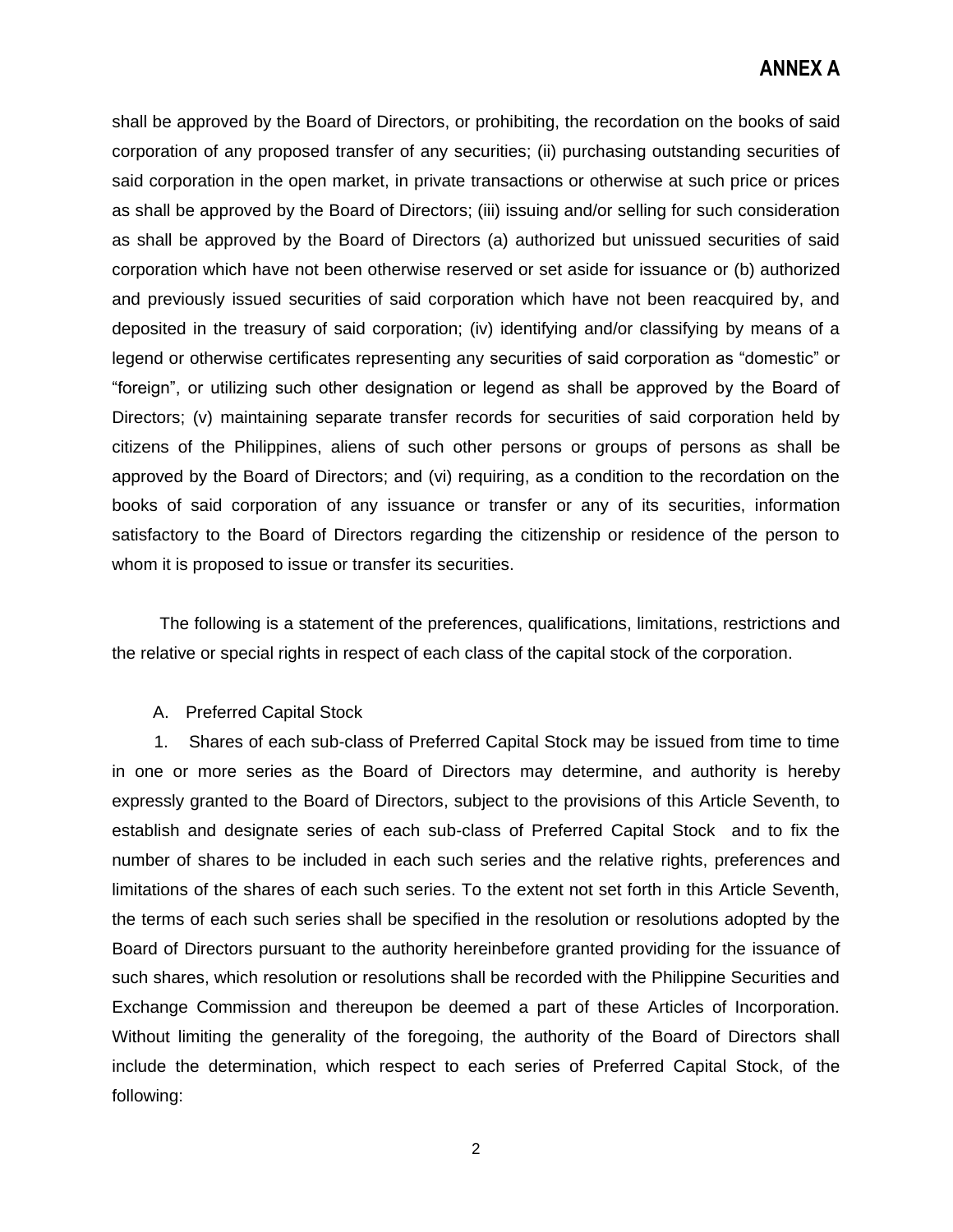(a) the number of shares to constitute such series and the distinctive designations thereof;

(b) the dividend rate, if any, on the shares of such series (which, if and to the extent the Board of Directors, in its sole discretion, shall deem appropriate under the circumstances, shall be fixed considering the rate of return on similar securities at the time of issuance of such shares), the terms and conditions upon which and the periods with respect to which dividends shall be payable, whether and upon what conditions such dividends shall be cumulative and, if cumulative, the date or dates from which dividends shall accumulate;

(c) whether or not the shares of such series shall be redeemable, the limitations with respect to such redemptions, the time or times when and the manner in which such shares shall be redeemable (including the manner of selecting shares of such series for redemption if less than all shares are to be redeemed) and the price or prices at which such shares shall be redeemable, which may not be less than (i) the par value thereof plus (ii) accrued and unpaid dividends thereon, nor more than (i) 110% of the par value thereof plus (ii) accrued and unpaid dividends thereon;

(d) whether or not the shares of such series shall be subject to the operation of a purchase, retirement or sinking fund, and, if so, whether and upon what conditions such purchase, retirement or sinking fund shall be cumulative or non-cumulative, the extent to which and the manner in which such fund shall be applied to the purchase or redemption of the shares of such series for retirement or to other corporate purposes and the terms and provisions relative to the operation thereof;

(e) the rights to which the holders of shares of such series shall be entitled upon the voluntary or involuntary liquidation, dissolution, distribution of assets or winding up of the corporation, which rights may vary depending on whether such liquidation, dissolution, distribution or winding up is voluntary or involuntary, and if voluntary, may vary at different dates, provided, however, that the amount which the holders of shares of such series shall be entitled to receive in the event of any voluntary or involuntary liquidation, dissolution, distribution of assets or winding up of the corporation shall not be more than (i) 110% of the par value of such shares plus (ii) accrued and unpaid dividends thereon, nor less than (i) the par value thereof plus (ii) accrued and unpaid dividends thereon;

(f) whether or not the shares of such series shall be convertible into or exchangeable for shares of stock of any other class, or classes, or any other series of the same class, and, if so convertible or exchangeable, the price or prices or the rate or rates of conversion and exchange and the method, if any, of adjusting the same, and any other terms or conditions of such conversion or exchange;

3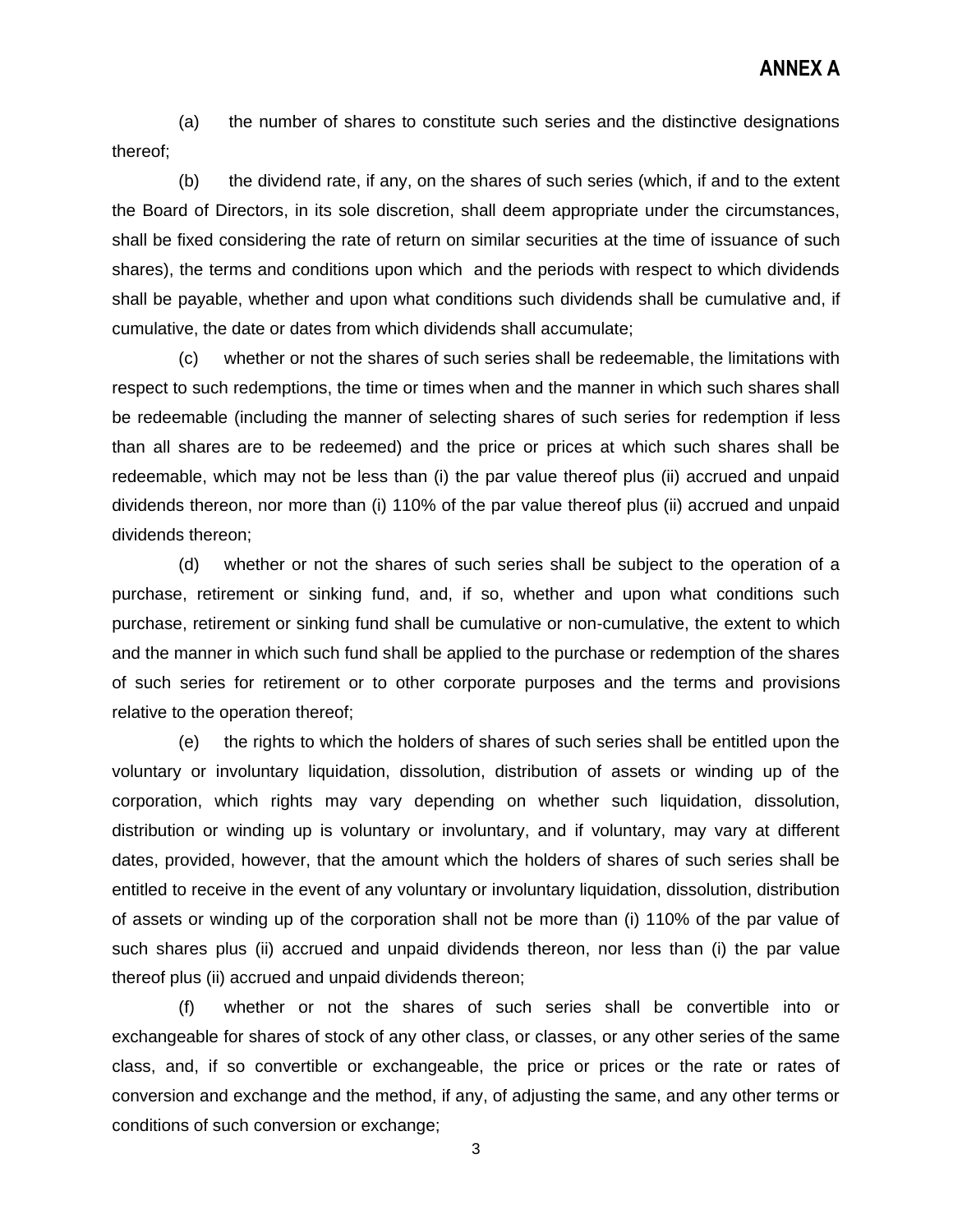(g) the status of shares of such series redeemed, purchased or otherwise reacquired, or surrendered to the corporation on conversion or exchange; and

(h) any other rights, preferences or limitations of such series, as the Board of Directors may deem advisable and as shall not be inconsistent with the provisions of these Articles of Incorporation.

2. All shares of Preferred Capital Stock shall be of equal rank, preference and priority and shall be identical in all respects regardless of series, except as to voting rights and other terms which may be specified by the Board of Directors pursuant to the provisions of subdivision 1 of this Paragraph A.

3. The Holders of shares of Preferred Capital Stock shall be entitled to receive, when, as and if declared by the Board of Directors out of funds legally available therefore, preferential cash dividends at the rate, under the terms and conditions, for the periods and on the dates fixed by the resolution or resolutions of the Board of Directors, pursuant to authority hereinbefore granted in this Paragraph A for each series, and no more, before any dividends on the Common Capital Stock (other than dividends payable in Common Capital Stock) shall be paid or set apart for payment with respect to the same dividend period.

 All shares of Preferred Capital Stock of all series shall be of equal rank, preference and priority as to dividends irrespective of whether or not the rates of dividends to which the same shall be entitled shall be the same and, when the stated dividends are not paid in full, the shares of all series of Preferred Capital Stock shall share ratably in the payment of dividends including accumulations, if any, in accordance with the sums which would be payable on such shares if all dividends were declared and paid in full, provided, however, that any two or more series of Preferred Capital Stock may differ from each other as to the existence and extent of the right to cumulative dividends as aforesaid.

4. In the event of any voluntary or involuntary liquidation, dissolution, distribution of assets or winding up of the corporation, the holders of the shares of each series of Preferred Capital Stock then outstanding shall be entitled to receive out of the net assets of the corporation the amount per share fixed by the resolution or resolutions of the Board of Directors to be received by the holders of shares of each such series on such voluntary or involuntary liquidation, dissolution, distribution of assets or winding up, as the case may be, together with all dividends (whether or not earned) accrued or in arrears, for every share of their holdings of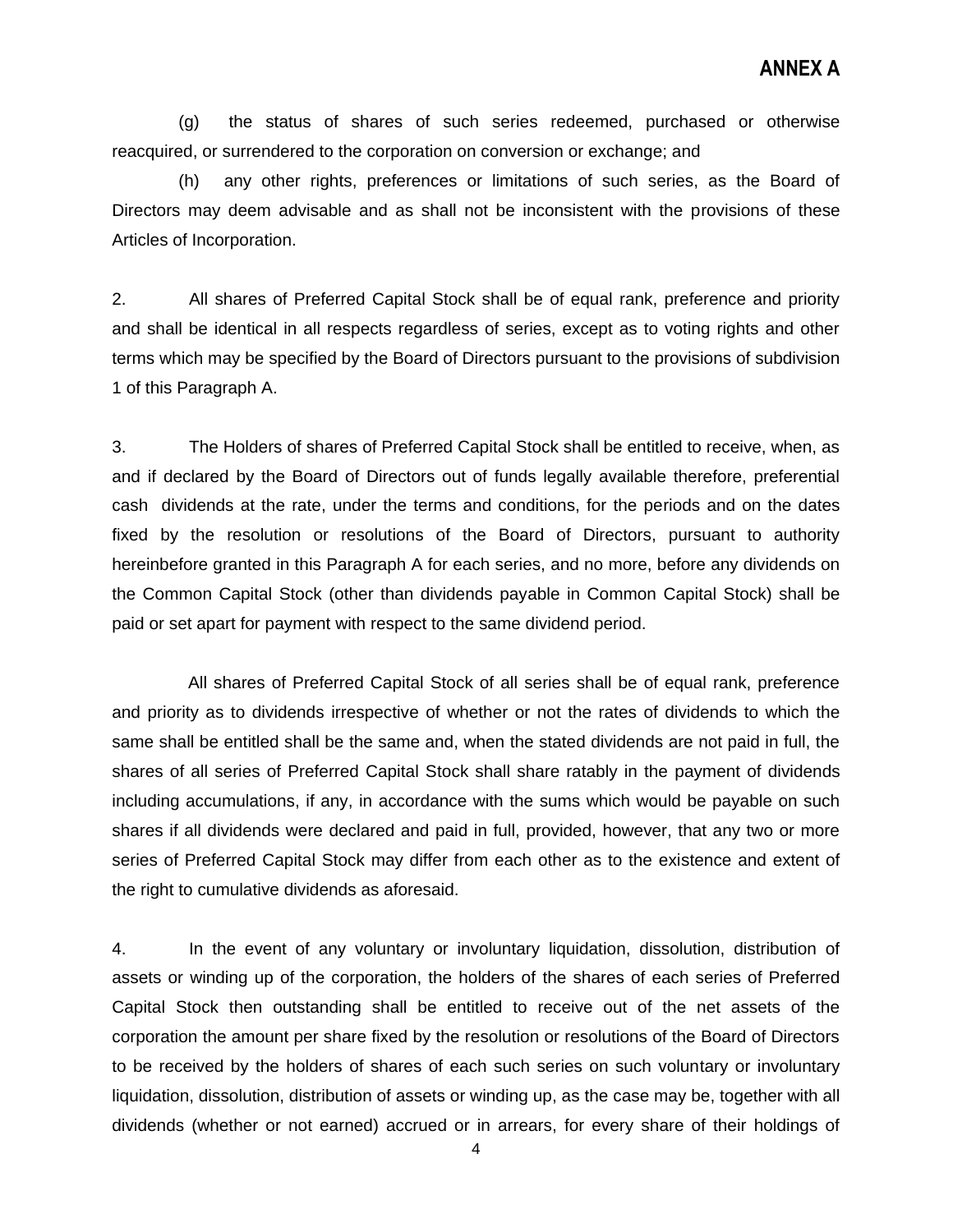Preferred Capital Stock, before any distribution or payment shall be made to the holders of the Common Capital Stock, and shall be entitled to no other or further distribution.

 All shares of Preferred Capital Stock of all series shall be of equal rank, preference and priority as to the net assets of the corporation or proceeds thereof to which the same shall be entitled upon voluntary or involuntary liquidation, dissolution, distribution of assets or winding up of the corporation. If, upon any liquidation, dissolution, distribution of assets or winding up, as the case may be, the net assets of the corporation or proceeds thereof distributable among the holders of the shares of Preferred Capital Stock of all series shall be insufficient to pay in full the preferential amount aforesaid, then such assets, or the proceeds thereof, shall be distributed among such holders ratably in accordance with the respective amount which would be payable if all amounts payable thereon were paid in full.

 For the purposes of this subdivision 4 neither the consolidation nor merger of the corporation with or into any other corporation, nor any sale, lease, exchange or conveyance of all or any part of the property, assets or business of the corporation shall be deemed to be a liquidation, dissolution, distribution of assets or winding up of the corporation within the meaning of the provisions of this Article Seventh, unless the Board of Directors of the corporation elects to treat such transaction as a liquidation, dissolution, distribution of assets or winding up of the corporation.

5. The holders of shares of Voting Preferred Stock shall have voting rights at any meeting of the stockholders of the corporation for the election of directors and for all other purposes, with one vote in respect of each share of Voting Preferred Stock. Except as otherwise provided by law or as otherwise specifically provided in this subdivision 5, the holders of shares of Non-Voting Serial Preferred Stock shall not be entitled to vote at any meeting of the stockholders for the election of directors or for any other purpose or otherwise to participate in any action taken by the corporation or its stockholders, or to receive notice of any meeting of stockholders.

 The corporation shall not, by an amendment to the Articles of Incorporation, or by merger or consolidation or in any other manner, change the rights, designations, preferences or other special rights of any series of Preferred Capital Stock, or the qualifications, limitations and restrictions thereof, in any respect prejudicial to the holders of such series of Preferred Capital Stock without the affirmative vote of the holders of at least a majority of the outstanding shares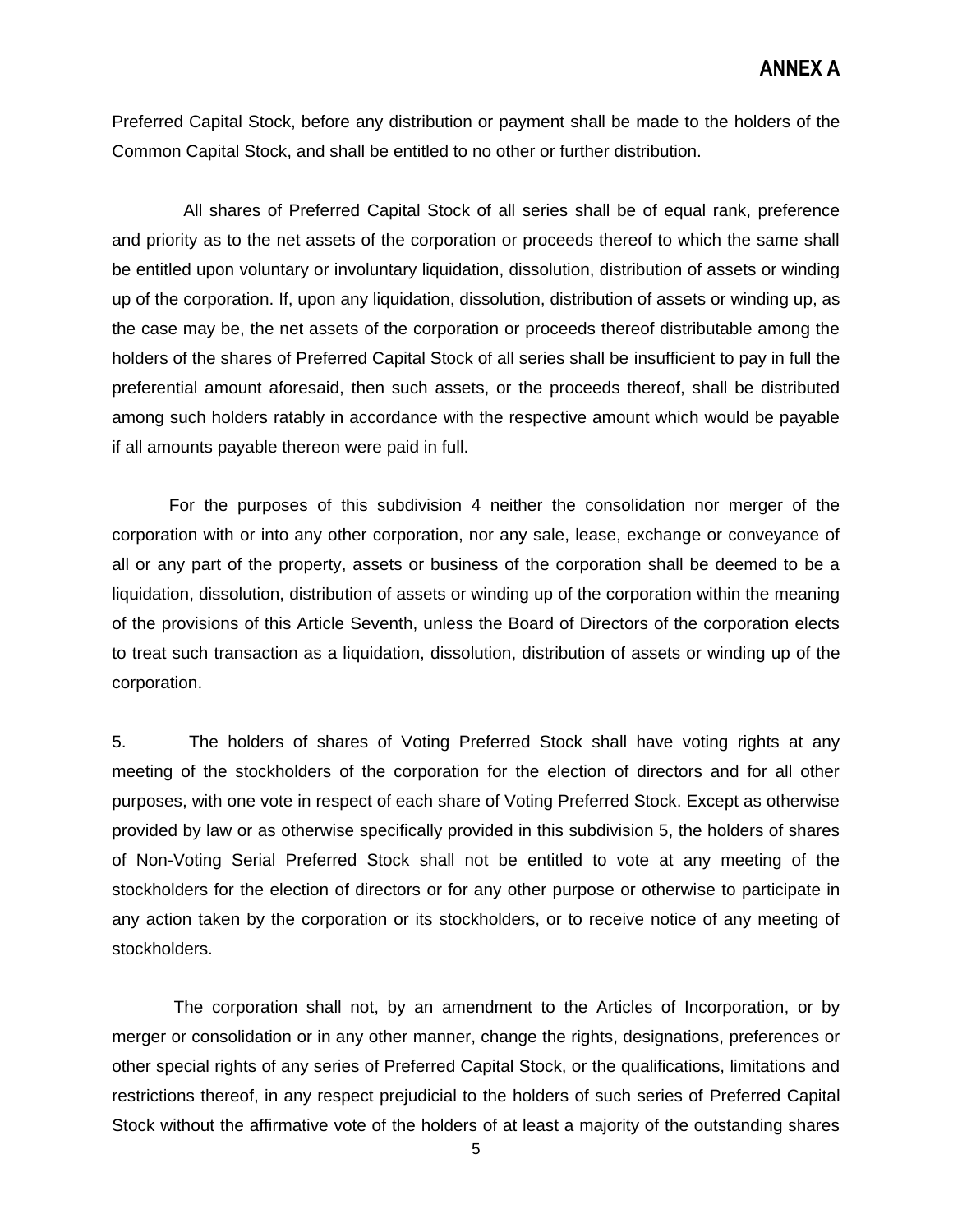## **ANNEX A**

of such series of Preferred Capital Stock; provided, however, that without such vote the corporation may (i) increase the authorized number of shares of Preferred Capital Stock or of any series thereof, or (ii) authorize classes of shares ranking on a parity with Preferred Capital Stock in right of payment of dividends or upon voluntary or involuntary liquidation, dissolution, distribution of assets or winding up of the corporation.

6. Shares of Preferred Capital Stock may be issued and sold by the corporation for such lawful consideration not less than the par value thereof as the Board of Directors shall determine. The ownership of shares of Preferred Capital Stock shall not entitle the owner thereof to any right (other than such right, if any, as the Board of Directors in its discretion may from time to time grant) to subscribe for or to purchase or to have offered to him for subscription or purchase any shares of any class of stock or other securities of the corporation. (As amended on March 22, 2012)

B. Common Capital Stock

1. After the requirements with respect to preferential dividends on the Preferred Capital Stock shall have been met and after the corporation shall have complied with all the requirements, if any, with respect to the setting aside of sums as purchase, retirement or sinking funds, then and not otherwise the holders of shares of Common Capital Stock shall be entitled to receive such dividends as may be declared from time to time by the Board of Directors out of funds legally available therefor.

2. After distribution in full of the preferential amounts to be distributed to the holders of shares of Preferred Capital Stock in the event of the voluntary or involuntary liquidation, dissolution, distribution of assets or winding up of the corporation, the holders of shares of Common Capital Stock shall be entitled to receive all the remaining assets of the corporation of whatever kind available for distribution to stockholders ratably in proportion to the number of shares of the Common Capital Stock held by them, respectively.

3. The holders of shares of Common Capital Stock shall have the right to vote for the election of directors and any and all matters voted upon by the stockholders. Each holder of shares of Common Capital Stock shall have one vote in respect of each share of such stock held by him.

6